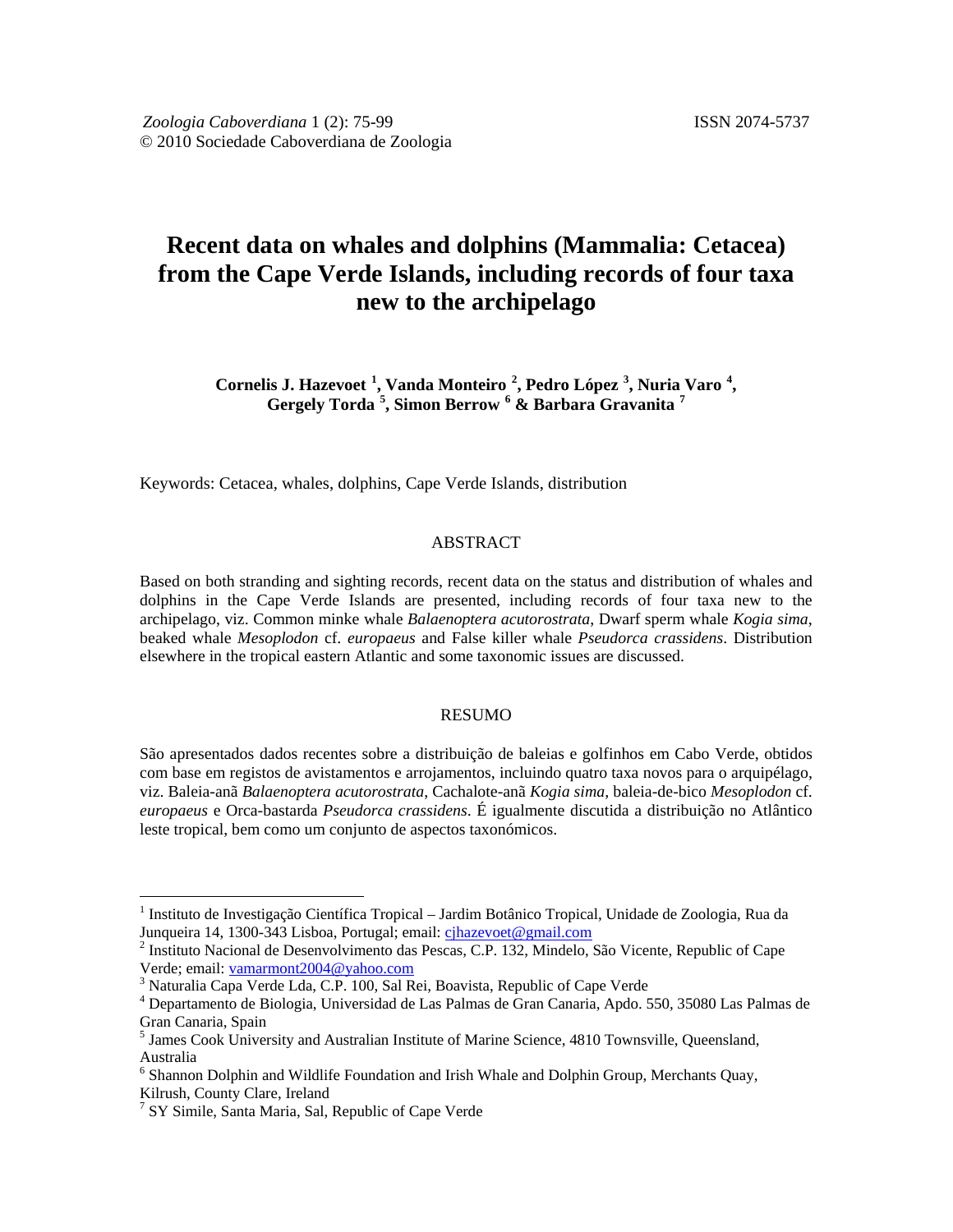## INTRODUCTION

The Cape Verde Islands are situated in the eastern Atlantic, *ca*. 500 km west of Senegal, West Africa. The archipelago consists of 10 islands (nine of which are inhabited) and several uninhabited islets (Fig. 1). The total land area is 4,033 km², scattered over 58,000 km² of ocean. While the terrestrial climate is dry tropical, sea conditions are heavily influenced by the cool Canary current that flows from the north. Average sea surface temperatures range from 20º C in February-March to  $26^{\circ}$  C in September-October.

The occurrence of Cetacea in the archipelago of Cape Verde was most recently summarized by Hazevoet & Wenzel (2000), who listed 18 species, including one only tentatively identified (*Balaenoptera* cf. *borealis*), while records of another (Longfinned pilot whale *Globicephala melas*) are no longer considered valid (see account on Shortfinned pilot whale *G. macrorhynchus* below).

During the past decade, a basic stranding scheme, coordinated by the second author (VM) at the *Instituto Nacional de Desenvolvimento das Pescas* (INDP) in Mindelo, São Vicente, has been developed, while the first author (CJH) aims to collect all information on cetacean distribution (both sightings and strandings) in the Cape Verde region. Combined, these efforts – designated the Cape Verde Cetacean Database – have resulted in a considerable increase in data having become available compared to pre-2000 years. However, much depends on the continued efforts of only a handful of people. For instance, the large number of stranding data from Boavista are almost solely due to the presence there of the third author (PL), who also maintains a modest collection of specimens, the Boavista Reference Collection (BVRC). In marked contrast, stranding data from the Fogo-Brava area (where there is only limited beach front and most coast consists of cliffs) are just about absent. Over the past 10 years, observation effort has also grown due to other factors. In addition to a number of dedicated pelagic surveys (see below), the growing popularity of Cape Verde as a holiday

and/or birdwatching destination has resulted in an ever increasing number of opportunistic observations being reported. Moreover, a local whale-watching industry is emerging, particularly on the islands of Sal and Boavista, which have turned into ever expanding centres of tourism. It is expected that at least some of the data resulting from touristic whalewatching activities will be made available for inclusion in the Cape Verde Cetacean Database. Whale-watching has already resulted in a considerable number of fluke photos of Humpback whales *Megaptera novaeangliae*, thus contributing to 20 years of research on these migrant mysticetes in Cape Verde (cf. Wenzel *et al*. 2009).

Since Hazevoet & Wenzel (2000), the first documented occurrences of Fin whale *Balaenoptera physalus* in Cape Verde seas were published by Moore *et al*. (2003), while Torda *et al*. (2010) reported the first records of Fraser's dolphin *Lagenodelphis hosei*. Results of ongoing research on the wintering population of Humpback whales in Cape Verde were recently summarized by Wenzel *et al*. (2009). Jann *et al*. (2003) reported on a Humpback whale photographed in the Denmark Strait off Iceland and resighted in Cape Verde. Here we report on four cetacean taxa newly recorded in the Cape Verde region, as well as detailing records of a number of other species. These include strandings and incidental observations, as well as observations made during dedicated surveys aboard research vessels – the Spanish *Proyecto Hydrocarpo* in 2003 and 2005 (Anonymous 2006) and by the Irish Whale and Dolphin Group (IWDG) in 2003 and 2006 (Berrow 2003, 2006).

The current paper does not intend to comprehensively overview all cetacean taxa recorded in the Cape Verde region. While all stranding data that we are aware of have been included (except for one unidentified rorqual *Balaenoptera* sp.), sightings of some of the commoner species (e.g. *Steno bredanensis*, *Stenella attenuata*, *S. frontalis*, *Globicephala macrorhynchus*) are not detailed as these were too numerous for the present purpose.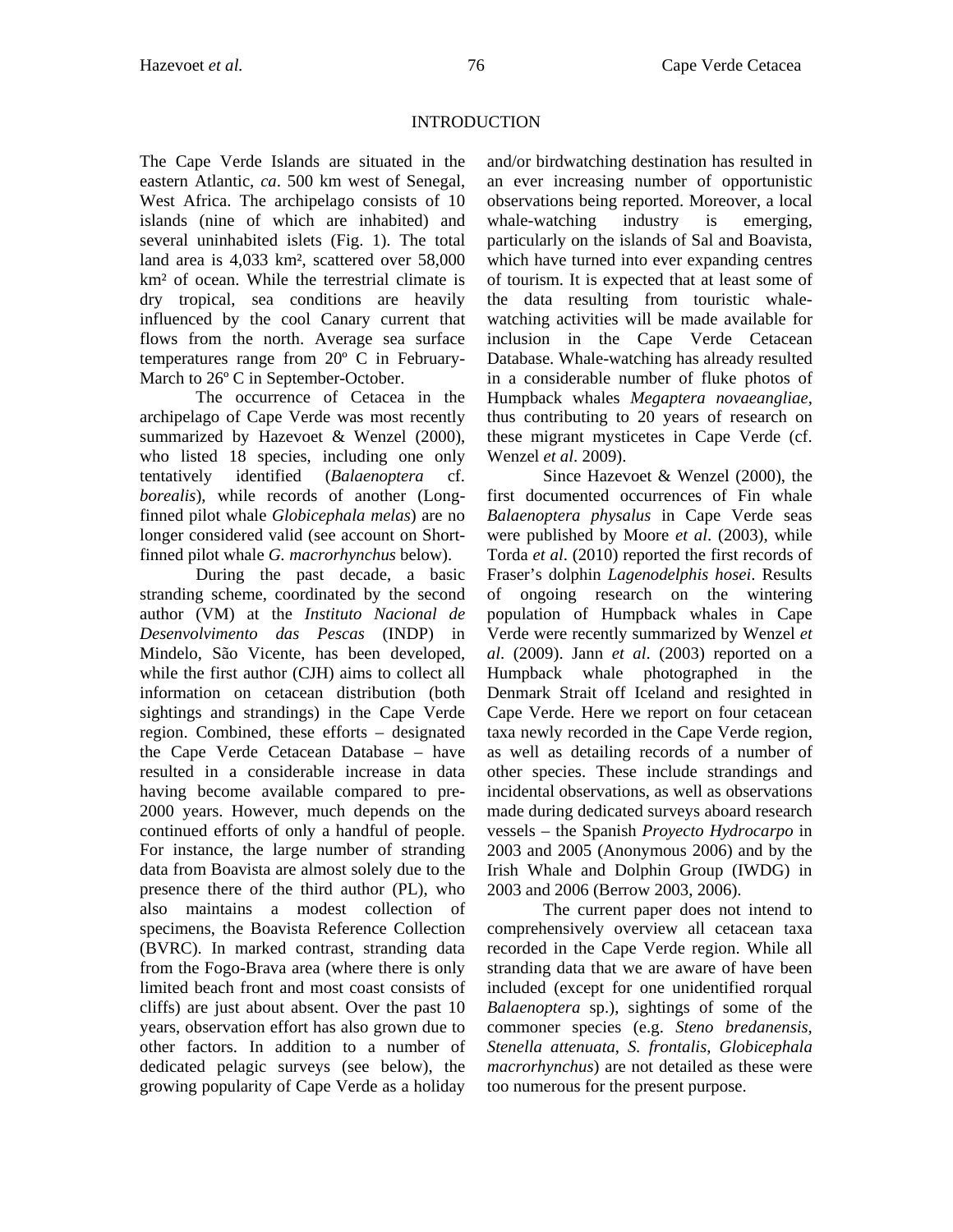## **METHODS**

The geographical limits of the study area are broadly defined as latitudes 14º-18º and longitudes 22º-26ºW. A few records just outside this range have been included when they add significantly to the status information of the species in Cape Verde seas. Records prior to 2000 were compiled by Hazevoet  $\&$ Wenzel (2000) and, with few exceptions, data herein stem from the years 2000-2010, although older records are included when appropriate. Two sources of data were employed, i.e. sightings and strandings. The

latter were verified through photographs, documented voucher skulls or skeletal specimens. Sightings were accepted when detailed written descriptions and/or photographs were available, or when recorded by an experienced observer familiar with the species concerned. Taxonomy follows Rice (1998). In the following, 'West Africa' refers to those countries bordering the tropical East Atlantic coast from Mauritania in the north to Angola in the south.



Fig. 1. Map of the Cape Verde Islands.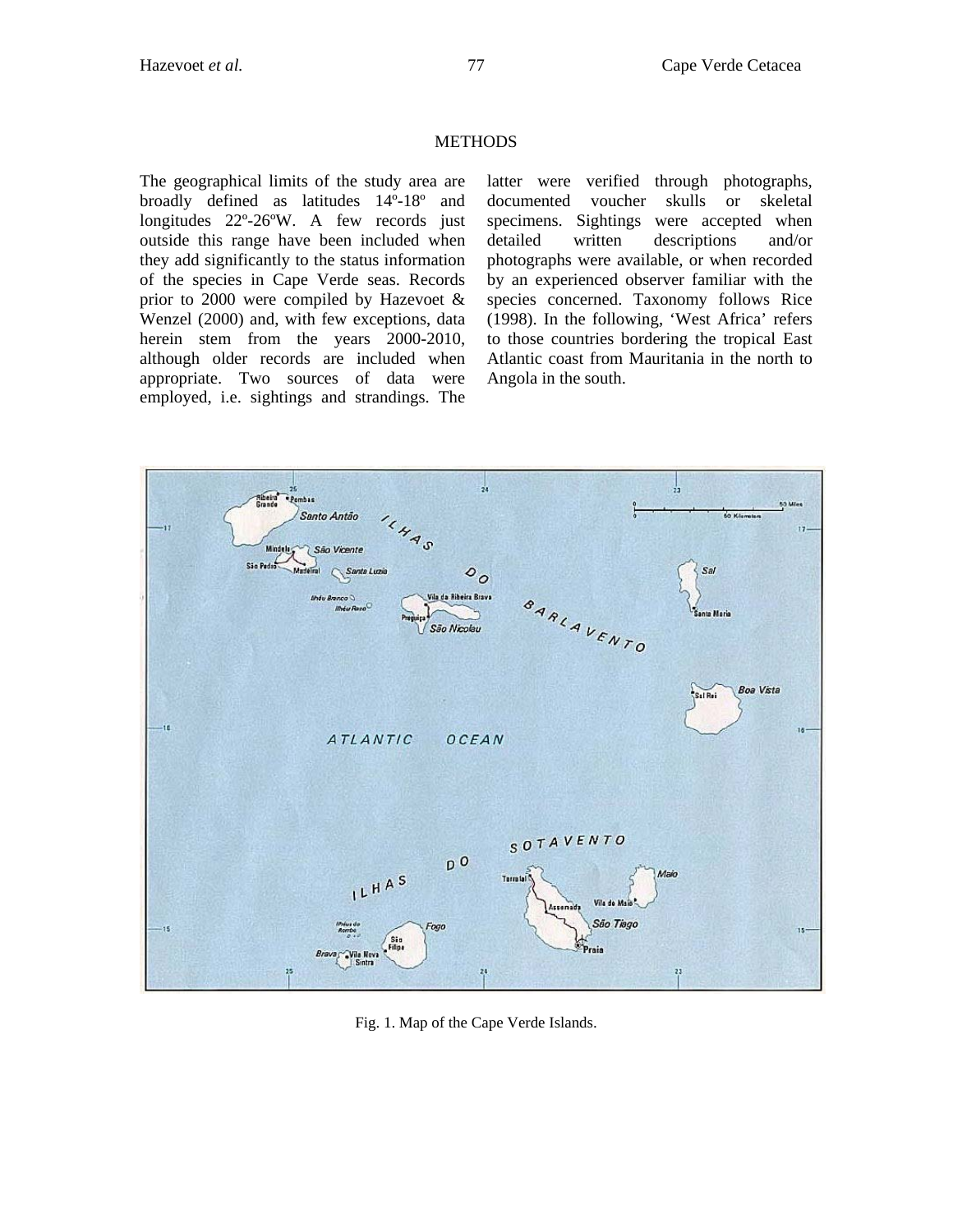## SPECIES ACCOUNTS

#### **Common minke whale** *Balaenoptera acutorostrata* Lacépède, 1804

A Common minke whale (length 4-5 m) was found stranded at Praia de Boa Esperança, Boavista, 12 May 2000 (Fig. 2). The animal showed three parallel cuts on its left flank and rostrum, clearly marks of a collision with a ship's propeller. General morphology, size and white patches on the flippers confirmed the identification as Common minke whale. The skull was preserved, but unfortunately was subsequently destroyed by dogs.

This is the first documented record of *B. acutorostrata* for the Cape Verde Islands. Previously, a juvenile whale, stranded at Cidade Velha, Santiago, 2 November 1983, photographs of which appeared in a local newspaper (see Hazevoet & Wenzel 2000), was said to be "likely a minke whale" by Lagendijk (1984), but listed (without further reasoning) as Fin whale *B. physalus* by Reiner *et al.* (1996). Subsequently, the animal was identified as probably a Sei whale *Balaenoptera* cf. *borealis* (Hazevoet & Wenzel 2000).

Common minke whale occurs in the Atlantic and Pacific Oceans, as well as at tropical latitudes in the southern hemisphere (Rice 1998). In West Africa, there are sightings off Western Sahara, strandings from Mauritania and Senegal, possible sightings off The Gambia (Van Waerebeek *et al*. 1999) and a bycatch landing from Guinea (Bamy *et al*. 2010). The collision of a minke whale with a ship's propeller off Boavista is only the second documented case of a whale struck by a vessel in West Africa, after a Sei whale was brought into the port of Dakar, Senegal, on the bow bulb of a container ship (Félix & Van Waerebeek 2005).



Fig. 2. Common minke whale *Balaenoptera acutorostrata*, Praia de Boa Esperança, Boavista, 10 May 2000 (Nuria Varo).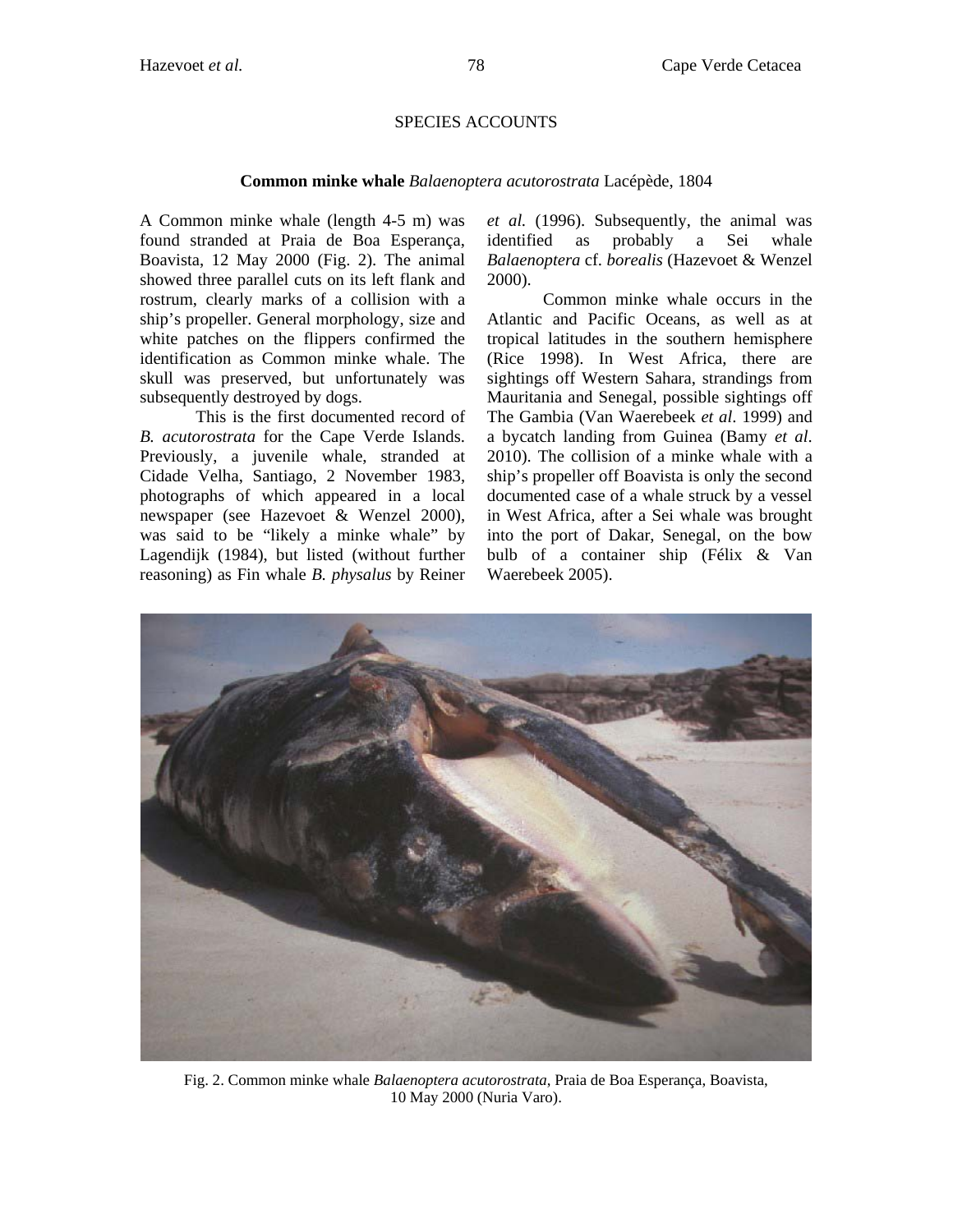

Fig. 3. Bryde's whale *Balaenoptera brydei*, 20º55'N, 22º25'W, 20 October 2009 (Mike Greenfelder).

#### **Bryde's whale** *Balaenoptera brydei* Olsen, 1913

A Bryde's Whale was observed at 20˚55'N, 22˚25'W, 20 October 2009 (Fig. 3), and another was seen within one mile of Porto Novo, Santo Antão, 21 October 2009 (Mike Greenfelder & Richard White *in litt.*). Both animals showed the diagnostic three ridges on the rostrum. Previously, Hazevoet & Wenzel (2000) reported a cow and calf off Tarrafal, São Nicolau, 28 September 1988, and a stranded calf on Boavista, 29 February 1996 (both listed as *B. edeni*).

'Bryde's whales' occur in tropical and subtropical oceans around the world. The taxonomy of the Bryde's whale *B. edeni/brydei* complex is confused and in need of further study (Perrin & Reeves 2004). Until recently, most authors followed Junge (1950), who considered *edeni* and *brydei* to be conspecific, a conclusion now deemed premature (cf. Rice 1998, Mead & Brownell 2005). Although in recent years considerable effort has been made in clarifying the taxonomy of these whales, studies have mostly dealt with Indo-Pacific populations (e.g. Perrin *et al.* 1996, Yoshida & Kato 1999, Kanda *et al.* 2007), while Atlantic populations have not been considered so far. Pending results of further research and following Best (2007), we refer Atlantic populations to *brydei*.

Due to possible confusion with Sei whale *B. borealis*, the status of Bryde's whale in the East Atlantic off West Africa is unclear. Ruud (1952) reported catches of Bryde's whale off Gabon, Congo and Angola. There are two (both juvenile) stranding records from Senegal (Cadenat 1955, Van Waerebeek *et al.* 2000, 2003), while at least some of several unidentified balaenopterids stranded on the Senegalese coast during the 1940s and 1950s may have been Bryde's whales (Van Waerebeek *et al.* 2000). There are also stranding records from Western Sahara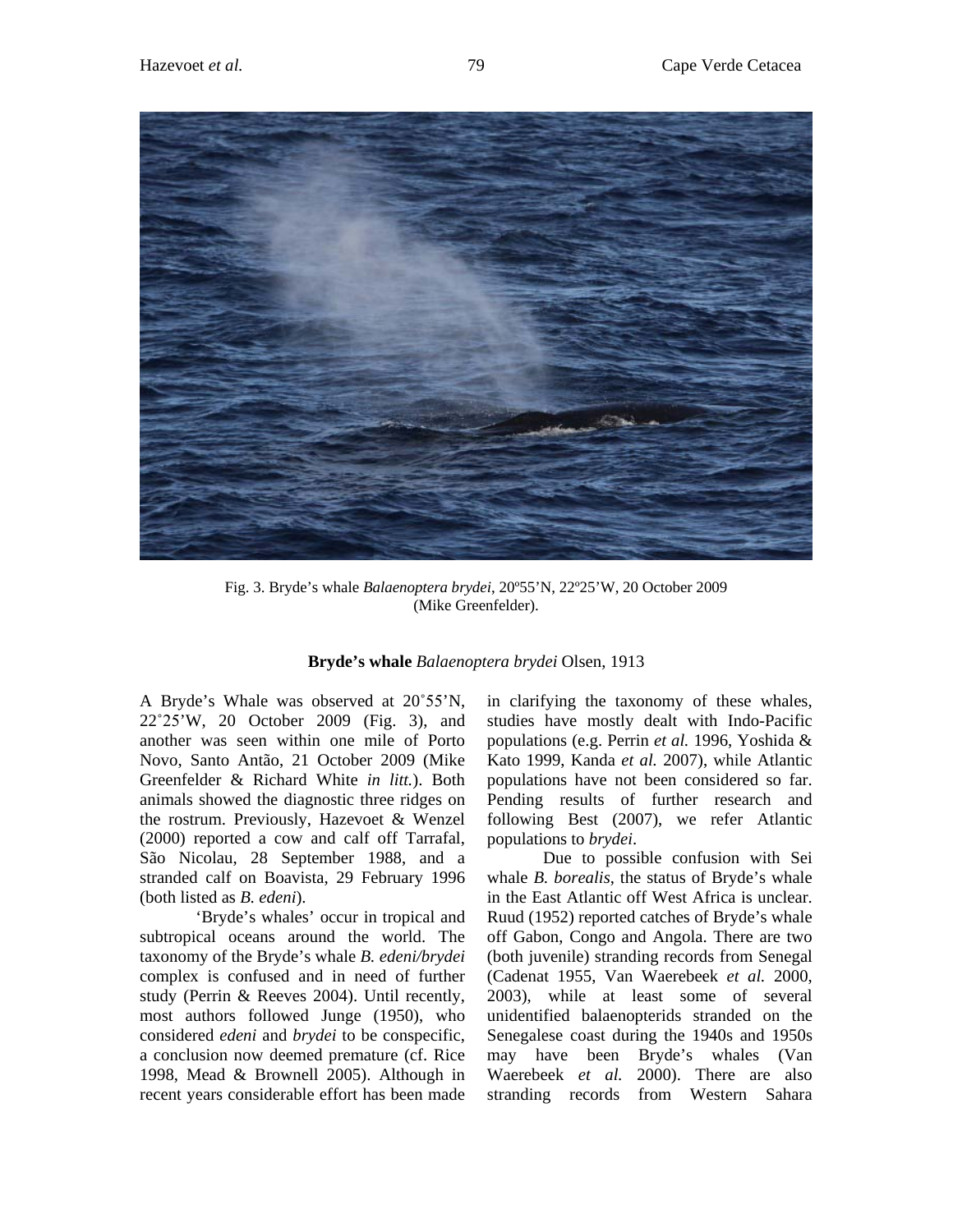(Notarbartolo di Sciara *et al.* 1998) and Guinea (Bamy *et al.* 2010). Weir (2010a) concluded that many of the whaling records from the Gulf of Guinea, referred to as Sei whale in whaling logs, were in fact Bryde's whale and listed catches off Côte d'Ivoire, Ghana, Gabon, São Tomé, Annobón (Equatorial Guinea), Congo and Angola. Weir (2007) found Bryde's whale to be the most numerous *Balaenoptera* whale off Angola, with a total of 19 sightings during surveys in 2004 and 2005. Additionally, they were common off southern Angola during the summer in coastal waters (Weir 2010b) and nine sightings were obtained in waters off Gabon in March-August 2009 (de Boer 2010b). Recent sightings (including cow and calf pairs) have also been reported from the Azores (<10; Steiner *et al*. 2007) and the Canary Islands (>100; Ritter & Neumann 2006), together with the Cape Verde records indicating a regular occurrence in the northeastern subtropical to tropical Atlantic.

#### **Sperm whale** *Physeter macrocephalus* Linnaeus, 1758

Sperm whale was the second most important target (after Humpback whale) for  $19<sup>th</sup>$  century whalers in Cape Verde seas and, based on logbooks of American whaleships, Townsend (1935) mapped a large number of catches from the area. During the years 2000-2010, sightings of Sperm whale were regularly reported and the species is apparently still widespread in Cape Verde seas. Indeed, with 25 sightings and 16 acoustical records in seven weeks, Moore *et*  *al.* (2003) found the Sperm whale to be the most commonly detected cetacean around the Cape Verde archipelago during surveys in November-December 2000, when it was commonly found in waters deeper than 500 m, north and west of Sal and Boavista, and between Boavista and São Nicolau. We are aware of four stranding events during the past 10 years, each involving a single animal (Table 1).

| Date            | Sex & length                       | Location                    | Source                    |
|-----------------|------------------------------------|-----------------------------|---------------------------|
| 10 January 2003 | pregnant $\mathcal{Q}$ , TL 11.5 m | Praia do Norte, São Vicente | <b>INDP</b>               |
| 22 October 2005 | sex unknown, TL 8 m                | Ponta Preta, Sal            | <b>INDP</b>               |
| 8 March 2006    | $\sqrt{2}$ , TL 7.5-8 m            | Praia de Roque, Boavista    | INDP, PL                  |
| 28 May 2009     | unknown                            | Pedra Badejo, Santiago      | <b>Expresso das Ilhas</b> |

Table 1. Strandings of Sperm whale *Physeter macrocephalus* in the Cape Verde Islands during the years 2001-2010. INDP – Instituto Nacional de Desenvolvimento das Pescas; PL – Pedro López.

The Sperm whale occurs throughout the deep waters of all the world's oceans and confluent seas, from the equator to the edges of the polar pack ice (Rice 1998). There are many records from the tropical East Atlantic (e.g. Townsend 1935, Cadenat 1954, 1956, Slijper *et al.* 1964, Van Waerebeek *et al.* 2000, 2009, Weir 2007, 2010a, de Boer 2010b), with females and immatures being present throughout the year and adult and sub-adult males migrating to higher latitudes in spring/summer, returning to lower latitudes in winter (Rice 1989, 1998).

## **Dwarf sperm whale** *Kogia sima* (Owen, 1866)

The carcass of a kogiid of unknown sex and in an advanced state of decomposition was found at Ponta Forno Cal, Boavista, in late August 2004. The skull and mandible were preserved (Fig. 4), but subsequently lost. The specimen was identified as Dwarf sperm whale *Kogia*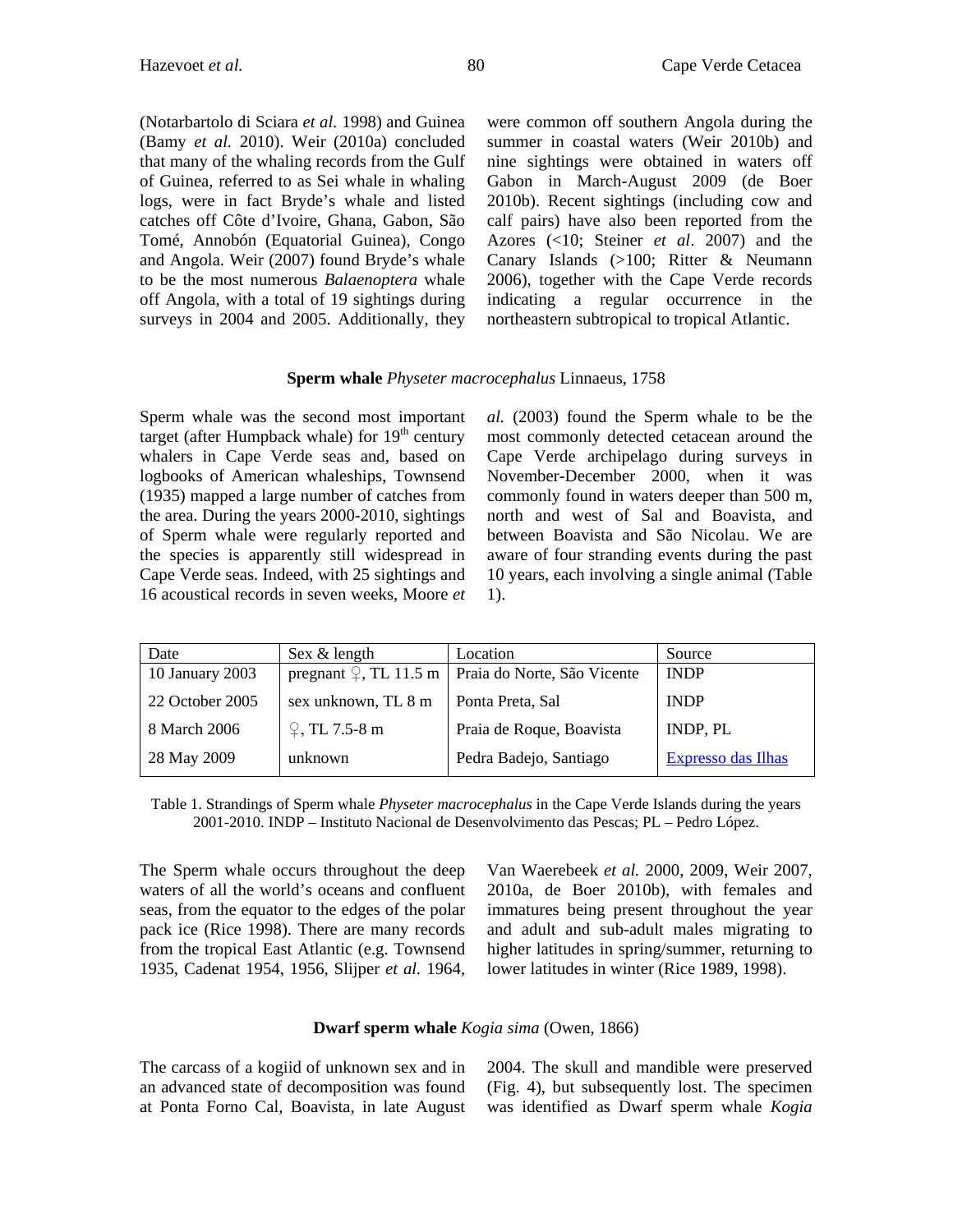*sima* rather than Pygmy sperm whale *K. breviceps* because of 1) the short and rounded snout compared to the more elongated snout of *breviceps* (only in juveniles of *breviceps* the rostrum is slightly less in length than width); 2) the short mandibular symphysis (long in *breviceps*); 3) the left and right cranial fossae being similar in shape and size (left fossa being conspicuously longer and narrower than right fossa in *breviceps*); 4) the sagittal septum at the vertex being noticeably narrow (thick-set in *breviceps*) (cf. Owen 1866, Handley 1966, Ross 1979, Nagorsen 1985, Caldwell & Caldwell 1989, Porter & Morton 2003). The mandibles of both *K. sima* and *K. breviceps* are unusually delicate for a toothed whale, often being paper thin and translucent (Caldwell & Caldwell 1989), and often resulting in broken mandibles during skeletal preparation (cf. Fig. 4).



Hazevoet *et al.* 81 Cape Verde Cetacea

This is the first documented record of Dwarf sperm whale for the Cape Verde Islands. A listing, without further details, for Cape Verde (Martin *et al.* 1992) is not accepted. The precise geographic range of *K. sima* is unknown, but stranding records suggest that it is distributed throughout tropical and warm temperate waters worldwide (Nagorsen 1985, Caldwell & Caldwell 1989, Jefferson *et al.* 1993). In West Africa, there are stranding records from Senegal (Maigret & Robineau 1981) and a bycatch landing from Ghana (Van Waerebeek *et al.* 2009). There are also stranding records from the Canary Islands (Hutterer 1994) and the Azores (Gonçalves *et al.* 1996). Weir (2007) reported 14 sightings of *K. sima* offshore of northern Angola, noting that it was the fifth most commonly sighted cetacean in Angolan waters during surveys in 2004 and 2005.

Based on cytochrome *b* sequencing, Chivers *et al.* (2005) found two reciprocally monophyletic groups within *K. sima*, one Indo-Pacific and the other Atlantic, but these authors stopped short of formally recognizing a third species of *Kogia* because of a lack of additional molecular and biological evidence. Should further research justify recognizing a third *Kogia* based on a division between Indo-Pacific and Atlantic populations, then the latter would be in need of a new name, as the type locality of *Physeter* (*Euphysetes*) *simus* Owen, 1866 is Andhra Pradesh (formerly Madras Presidency), India.

Fig. 4. Skull and mandible of Dwarf sperm whale *Kogia sima*, Ponta Forno Cal, Boavista, 3 September 2004 (Nuria Varo).

#### **Cuvier's beaked whale** *Ziphius cavirostris* (G. Cuvier, 1823)

Three individuals were seen at 14°49<sup> $\gamma$ </sup>N 24º36´W (depth 1,000 m), east of Brava, 4 September 2003, two at 14º55´N 23º40´W (depth >500 m), southwest of Santiago, 5 September 2003, and again two at 15º32´N 23º02´W (depth 1,600 m), north of Maio, 6 September 2003 (Proyecto Hydrocarpo). The animals off Santiago and Maio were seen taking 2-3 breaths before diving. Identification of these individuals was based on the characteristic brownish body colour, the small falcate dorsal fin at the rear third of the body length and tail shape, which was clearly seen before the deep dive. Two of the individuals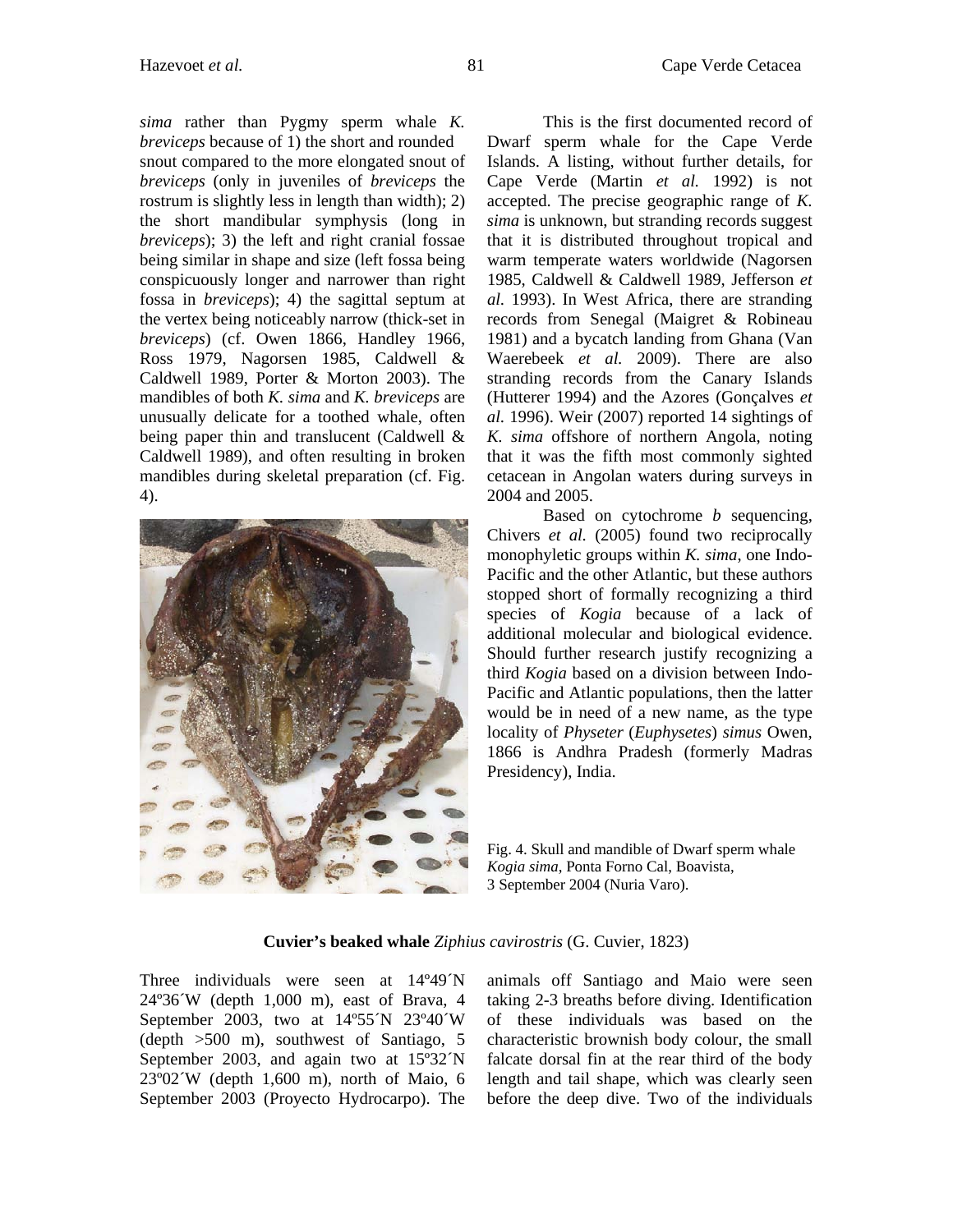east of Brava were breaching 3-4 times and, apart from the characteristics mentioned above, the characteristic short and blunt head and body shape were noted (photographs of these observations exist, but these are currently unavailable due to logistical reasons).

The only previous record of Cuvier's beaked whale in the Cape Verde region was of a group of five individuals at 14º19´N 23º13´W, just south of the archipelago (Haase 1987). Cuvier's beaked whale occurs in all temperate and tropical oceans around the world (Rice 1998, MacLeod *et al.* 2006). In West Africa, there are stranding records from Mauritania and Senegal (Robineau & Vély 1998, Van Waerebeek *et al*. 2000), and a landing from Ghana (Van Waerebeek *et al.*  2009), while Weir (2006) observed the species off Angola. There are numerous stranding and sighting records from the Canary Islands (e.g. Vonk & Martin Martel 1988, 1989, Martin *et al.* 1992, 2004, Aguilar de Soto *et al.* 2007).

## **Beaked whale** *Mesoplodon* cf. *europaeus* (Gervais, 1855)

Four beaked whales *Mesoplodon* sp., probably including a mother and calf pair, were seen at 16º32'N, 22º52'W (depth 500-1,000 m), south of Santa Maria, Sal, 11 February 2010 (Fig. 5- 6). The adults were *ca.* 4.5-5 m in length, the presumed juvenile *ca.* 3-3.5 m.

More than 20 photographs were obtained of these animals, but none clearly showed the beak, rendering specific identification problematic. Therefore, a number of experts on the identification of *Mesoplodon* whales were consulted. Based on the photographs, Diane Claridge and Vidal Martin (*in litt.*) identified these whales as Gervais' beaked whale *M. europaeus*, because of the unique dorsal colouration pattern, characterized by a dark line on the back, with vertical fringes or streaks along the flanks of the dorsum. These characteristics have not been described previously in the literature, but are now considered diagnostic of *M. europaeus*

and have been genetically confirmed through biopsy samples (Diane Claridge and Vidal Martin *in litt.*). However, as this concerns as yet unpublished information, we refrain from unambiguously referring the animals seen off Sal to *M. europaeus*. Besides, colour may be lighter in an active animal dissipating body heath, whereas an inactive animal may appear dark grey to black (Norman & Mead 2001).

This constitutes the first record of *Mesoplodon* whales for the Cape Verde Islands. Gervais' beaked whale is endemic to the warm-temperate to tropical Atlantic (MacLeod *et al.* 2006). In West Africa, it is known from strandings in Mauritania (Robineau & Vély 1993, 1998) and Guinea-Bissau (Reiner 1980). In the Canary Islands, there have been 23 strandings and 30 welldocumented at sea observations since 1980 (Vonk & Martin Martel 1988, Martin *et al.*  1990, 2004; Vidal Martin *in litt*.).



Fig. 5-6. Beaked whales *Mesoplodon* cf. *europaeus*, off southern Sal, 11 February 2010 (Linda Aspden).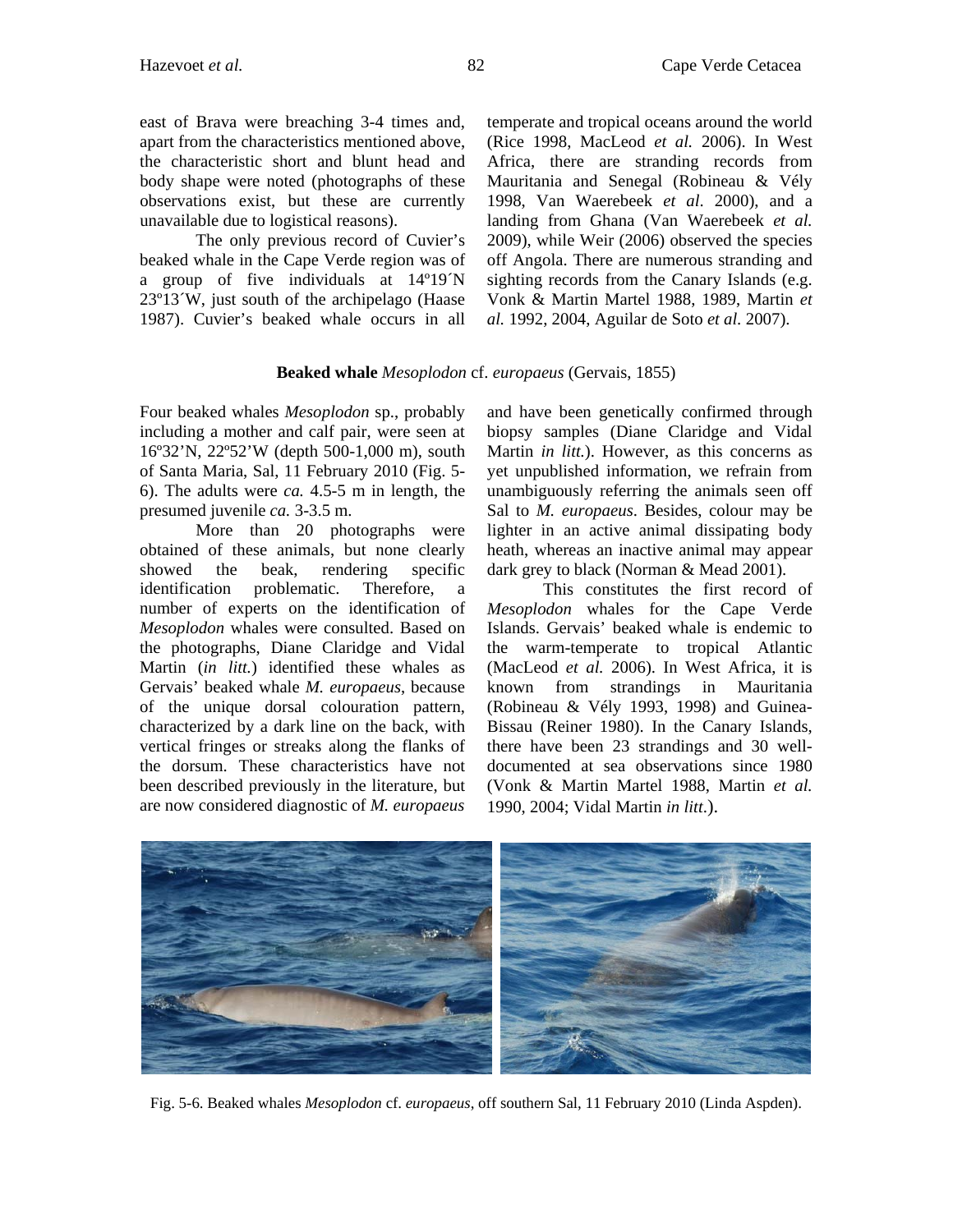#### **Rough-toothed dolphin** *Steno bredanensis* (G. Cuvier *in* Lesson, 1828)

First reported from the region in 1989 (Hazevoet & Wenzel 2000), Rough-toothed dolphin is now known to be amongst the commoner dolphin species occurring in Cape Verde seas. Over the past decade many sightings were reported and it was the dolphin species most frequently encountered during the IWDG surveys in April 2003 and February-March 2006 (Berrow 2003, 2006). We know of three strandings – a single animal (sex unknown), 2.45 m in length, at Praia de Estoril, Boavista, 7 March 2001 (INDP, PL), a live stranding of a juvenile in bad condition at Praia de Ervatão, Boavista, 3 October 2010 (PL), and a mass stranding of 43 animals at Praia de Estoril and 10 at nearby Ilhéu de Sal Rei, Boavista, out of a group of *ca.* 100 that

appeared close to the shore (of which *ca.* 50 were returned to the sea with the help of local people or managed to return to the open sea by themselves), 19 October 2010 [\(A Nação,](http://www.alfa.cv/anacao/index.php?option=com_content&task=view&id=1702&Itemid=1) [Expresso das Ilhas;](http://www.expressodasilhas.sapo.cv/pt/noticias/go/boa-vista--100-golfinhos-deram-a-costa--metade-morreu) Fig. 7). In addition, a Rough-toothed dolphin was landed by local fishermen at Santa Maria, Sal, 15 August 2010 (BG). It is unknown if this was caught as bycatch or deliberately taken. A mandible (without number or further data) of the species is kept at the INDP premises in São Vicente.

Rough-toothed dolphin is distributed in deep tropical and subtropical oceanic waters worldwide (Miyazaki & Perrin 1994) and is probably found throughout the tropical and subtropical East Atlantic (cf. Jefferson *et al.*  1997, de Boer 2010a, b, Weir 2010a).



Fig. 7. Rough-toothed dolphins *Steno bredanensis,* Praia de Estoril, Boavista, 20 October 2010 (Mário Évora/A Nação).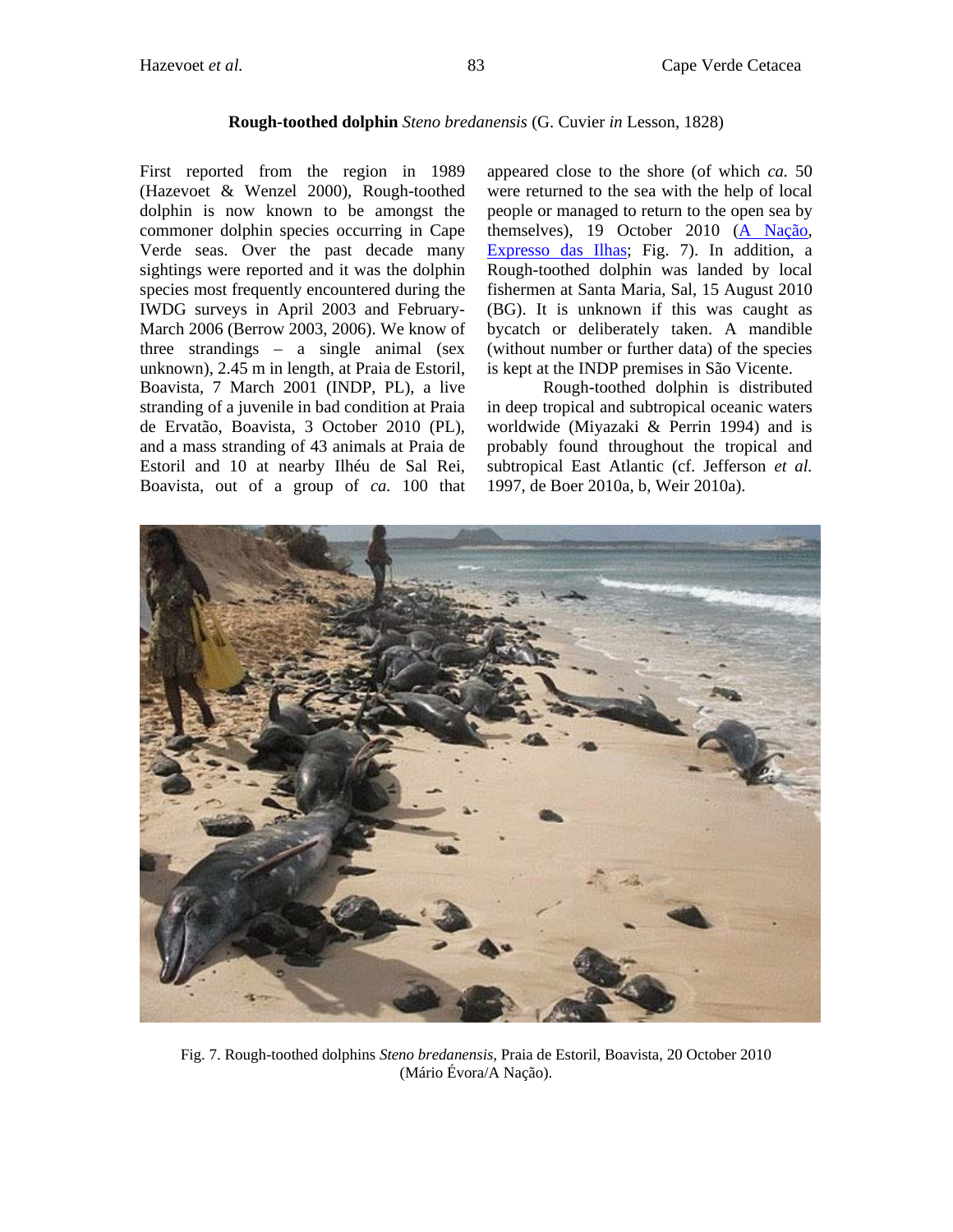# **Pantropical spotted dolphin** *Stenella attenuata* (Gray, 1846)

Pantropical spotted dolphin is thought to be one of the commoner dolphin species in Cape Verde seas and numerous sightings were reported over the past 10 years. Only a single stranding came to our notice. On 1 April 2005, 17 Pantropical spotted dolphins stranded at Praia de Laginha in the town of Mindelo, São Vicente (INDP; Fig. 8). With the help of the local population, these dolphins were returned to the sea and were not seen or heard of thereafter. An alleged record of *ca.* 30 Clymene dolphins *S. clymene* off southern Maio, 5 March 2006 (Berrow 2006), in fact concerned Pantropical spotted dolphins, as demonstrated by photographs of the animals.

Pantropical spotted dolphin occurs in tropical and subtropical seas worldwide between *ca.* 40ºN and *ca.* 40ºS (Perrin 2001). It is likely to be widely distributed off West Africa. However, because at sea identification of spotted dolphins can be difficult for inexperienced observers, the possibility of confusion with *S. frontalis* exists. Morever, as the taxonomy of these dolphins was only sorted out by Perrin *et al.* (1987), it is often unclear to which taxon records previous to that date should refer. Distribution off West Africa is poorly understood and was summarized by Jefferson *et al.* (1997) and Weir (2010a). The latter specified a number of cases in which *attenuata* had been wrongly identified as *frontalis* and *vice versa*. For detailed information on the identification of Pantropical spotted dolphin, see Perrin (2001).



Fig. 8. Pantropical spotted dolphins *Stenella attenuata*, Praia de Laginha, Mindelo, São Vicente, 1 April 2005 (Carlos Pulú).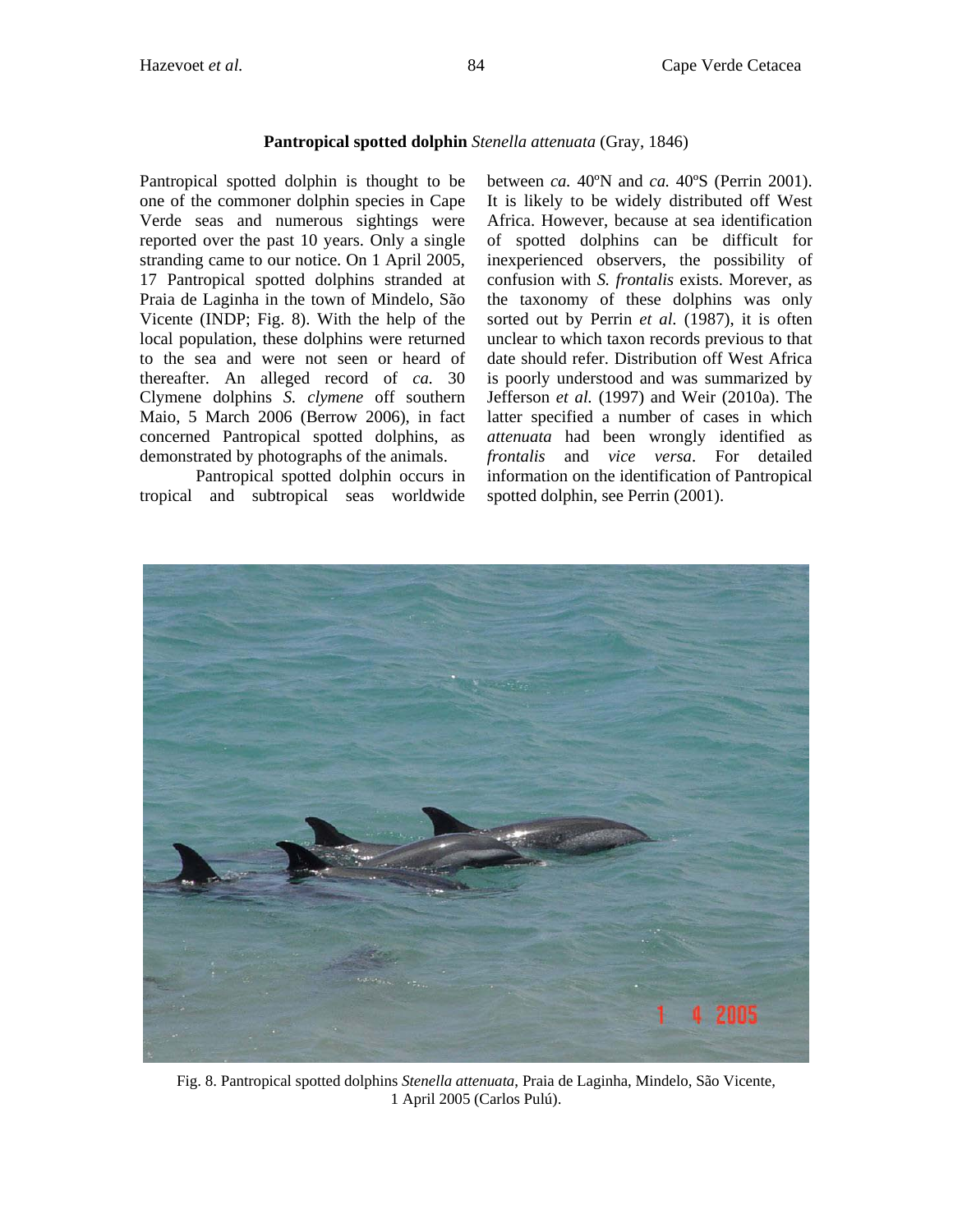# **Atlantic spotted dolphin** *Stenella frontalis* (G. Cuvier, 1829)

Like its pantropical congener, Atlantic spotted dolphin ranks amongst the dolphin species most often encountered in Cape Verde waters and there were numerous reports of sightings (including photographic evidence) over the past 10 years. Only a single stranding was reported to us. A total of *ca.* 30 Atlantic spotted dolphins stranded at Praia da Chave, Boavista, 29 and 30 April 2006 (Fig. 9-10), of which 11 adults and three juveniles died, while the remainder were retuned to the sea by local people (INDP, PL).

Atlantic spotted dolphin is endemic to the tropical and warm-temperate Atlantic, from *ca.* 45ºN to *ca.* 35ºS in the west and from the Azores, Madeira, the Canary Islands and Mauritania to Angola in the east (Perrin 2002, Weir 2007, 2010a, de Boer 2010b). As in Pantropical spotted dolphin, proper understanding of its distribution is hampered by identification problems and its confused taxonomy in the past. For detailed information on the identification of Atlantic spotted dolphin, see Perrin (2002).



Fig. 9-10. Atlantic spotted dolphin *Stenella frontalis*, immature and adult, Praia da Chave, Boavista, 29 April 2006 (Pedro López).

## **Melon-headed whale** *Peponocephala electra* (Gray, 1846)

Prior to the year 2000, only two records of Melon-headed whale were known from Cape Verde, i.e. one found at Praia do Norte, São Vicente, 10 July 1993, and one harpooned by fishermen off Tarrafal, São Nicolau, 16 December 1994 (cf. Reiner *et al*. 1996, Hazevoet 1999, Hazevoet & Wenzel 2000), but a considerable number of records has become known since. Strandings during the years 2001-2010 are summarized in Table 2. Of three animals stranded at Praia de Santa Monica, Boavista, 8 November 2003, two were returned to the sea by fishermen, while the other died. At Baía da Murdeira, Sal, 20 October 2005, seven of the nine stranded animals were returned to the sea by volunteers,

while two died. Of *ca*. 70 animal stranded at Praia de Boca da Salina, Boavista, 19 November 2007, *ca.* 65 were refloated by volunteers, while five remained grounded and died.

In addition, the following sightings of Melon-headed whale were reported: 20-50 animals at 16º43´N 24º39´W, northeast of Santa Luzia, 23 May 2005 (Proyecto Hydrocarpo), 75-100 animals traveling eastwards in various smaller groups, off the southern tip of Brava, 30 September 2008 (Mike Greenfelder *in litt.*), *ca.* 15 between Sal and Boavista, 2 October 2009 (BG), and *ca.*  100 at 16º47'N, 24º48'W, between Santa Luzia and São Vicente, 9 October 2010 (PL).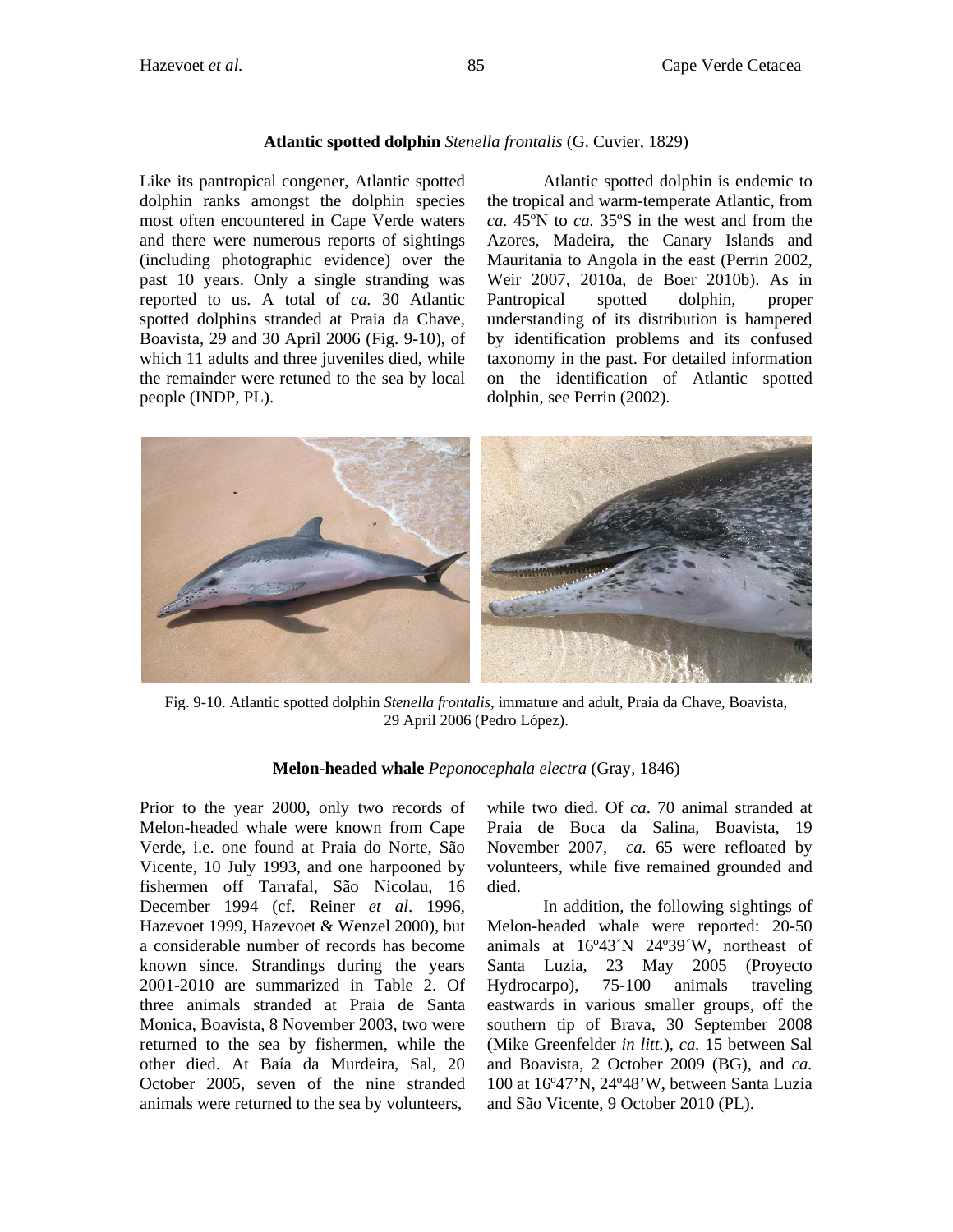| Date              | Number                                                | Location                          | Source          |
|-------------------|-------------------------------------------------------|-----------------------------------|-----------------|
| August 2001       | $>30$ , incl. adults and young                        | Praia de Abrolhal, Boavista       | <b>INDP, PL</b> |
| 27 September 2001 | one adult $\delta$ , TL 240 cm                        | Praia de Boca da Salina, Boavista | INDP, PL        |
| 1 October 2003    | ca. 150                                               | northern shore of Maio            | <b>INDP</b>     |
| 1 November 2003   | 165, incl. several pregnant $\mathcal{Q} \mathcal{Q}$ | Praia dos Achados, Santa Luzia    | <b>INDP</b>     |
| 8 November 2003   | three, incl. adult $\delta$ , TL 270 cm               | Praia de Santa Monica, Boavista   | <b>INDP, PL</b> |
| 6 May 2004        | 54, incl. several pregnant $\varphi$                  | Ponta Rica de Porto Cais, Maio    | <b>INDP</b>     |
| 20 October 2005   | nine                                                  | Baía da Murdeira, Sal             | <b>INDP</b>     |
| 17 November 2007  | ca. 265                                               | Praia da Chave, Boavista          | GG, MR          |
| 19 November 2007  | <i>ca.</i> 70                                         | Praia de Boca da Salina, Boavista | GG, MR          |

Table 2. Stranded Melon-headed whales *Peponocephala electra* in the Cape Verde Islands during the years 2001-2010. INDP – Instituto Nacional de Desenvolvimento das Pescas; GG – Gabriella Gatt; MR – Manuel Rodrigues; PL – Pedro López.



Fig. 11. Melon-headed whales *Peponocephala electra*, Praia da Chave, Boavista, 18 November 2007 (courtesy of Gabriella Gatt).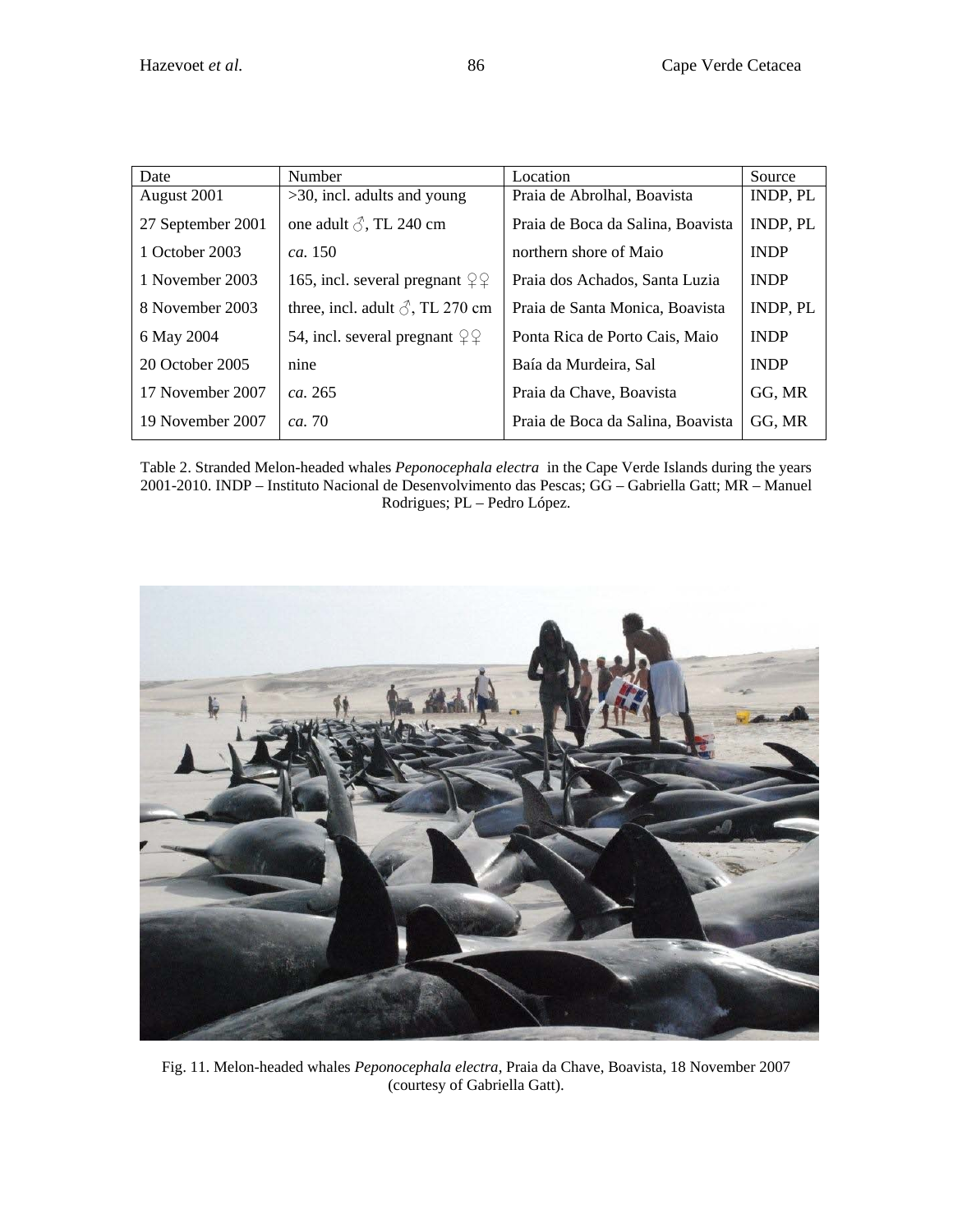In view of the number of strandings and sightings and the number of animals involved, we may conclude that Melon-headed whale occurs commonly in Cape Verde seas. Melonheaded whale is distributed throughout the world's tropical and subtropical deep oceanic waters, mostly from 20ºN to 20ºS, with records from temperate regions probably representing strays (Jefferson & Barros 1997, Rice 1998). Reports from West Africa are scarce (cf. Jefferson *et al*. 1997), with records from Mauritania (Robineau & Vély 1998), Senegal (van Bree & Cadenat 1968), Guinea-Bissau (Van Beneden & Gervais 1880, van Bree &

Duguy 1977), Ghana (Ofori-Danson *et al.* 2003, Van Waerebeek *et al.* 2009), off Gabon (Findlay *et al.* 2006, de Boer 2010b) and off Angola (Weir 2007, 2010a).

Melon-headed whale is highly gregarious, occurring in groups of up to 500 animals, with apparently strong social bonds (Jefferson & Barros 1997). Mass strandings of up to 250 animals have been reported (Jefferson & Barros 1997, Southall *et al.* 2006, Brownell *et al.* 2009), rendering the events on Boavista in November 2007 (Table 2; Fig. 11) amongst the largest known so far (cf. Brownell *et al.* 2006).

## **False killer whale** *Pseudorca crassidens* (Owen, 1846)

Photographs of a mass stranding at Praia do Canto, Boavista, involving 14 False killer whales (Fig. 12), were kindly put at our disposal by Mr. José Geraldo Évora of Boavista. The precise date of the event could not be determined anymore, but this was either during the late 1980s or early 1990s. Apparently, all animals died on the beach. A single animal of unknown sex, *ca*. 2.5-3 m in length, was found at Praia de João Barrosa,



Fig. 12. False killer whale *Pseudorca crassidens*, Praia do Canto, Boavista, *ca.* 1990 (courtesy of José Geraldo Évora).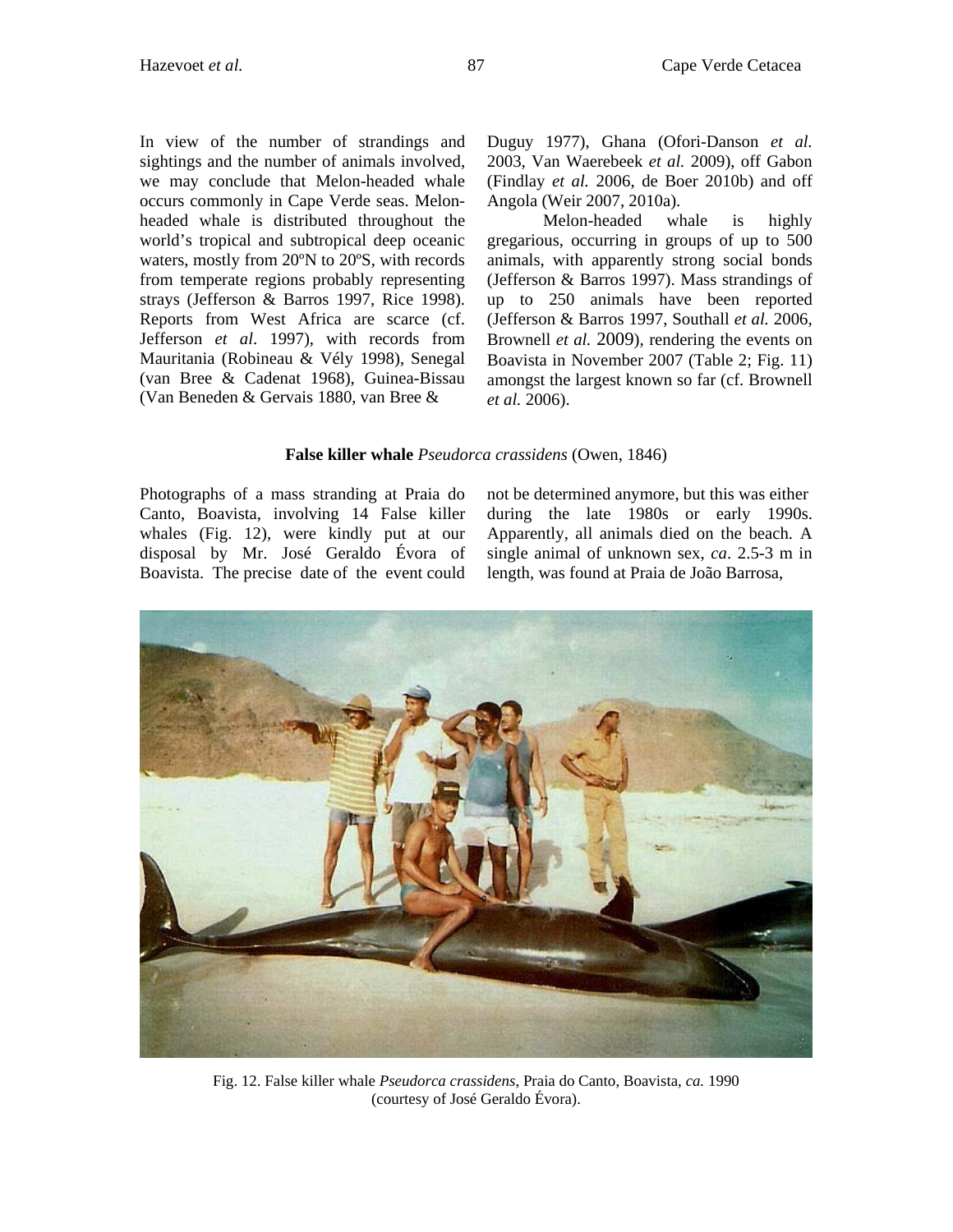Boavista, 22 July 2007 (Fig. 13). In addition, the right mandible of a False killer whale (BVRC 025) was retrieved from an indeterminate beach on Boavista at some time during the last decade.

These are the first documented records of False killer whale for the Cape Verde Islands. Previously, Odell & McClune (1999) mapped a single record, without a source or further details, near the Cape Verde archipelago. False killer whale occurs worldwide in tropical to warm temperate seas, usually in deep offshore waters (Stacey *et al.* 

1994, Rice 1998), but records from West Africa are few. A skull was collected in Côte d'Ivoire (van Bree (1972), Ofori-Danson *et al.*  (2003) listed a record from Ghanaian coastal waters, Debrah *et al.* (2010) reported landings from Ghana, Van Waerebeek *et al.* (2001) reported a specimen from Benin, Van Waerebeek & De Smet (1996) detailed a live stranding from Gabon and there has been at least one sighting off Gabon (Findlay *et al.*  2006). Weir (2007) recorded nine sightings (including pods of up to 35 animals) offshore of Angola.



Fig. 13. False killer whale *Pseudorca crassidens*, Praia de João Barroso, Boavista, 22 July 2007 (Carlos Angulo Preckler).

**Killer whale** *Orcinus orca* (Linnaeus, 1758)

A female or juvenile male Killer whale was photographed by yachtsmen off western Boavista, 21 September 2001 (Fig. 14). The animal in the photograph shows a mediumsized and horizontally oriented eye-patch and no cape, thus – at least in outward appearance – corresponding to type A of Pitman & Ensor (2003), the 'regular' Killer whale of worldwide distribution. Whether the Killer whales occurring in Cape Verde would genetically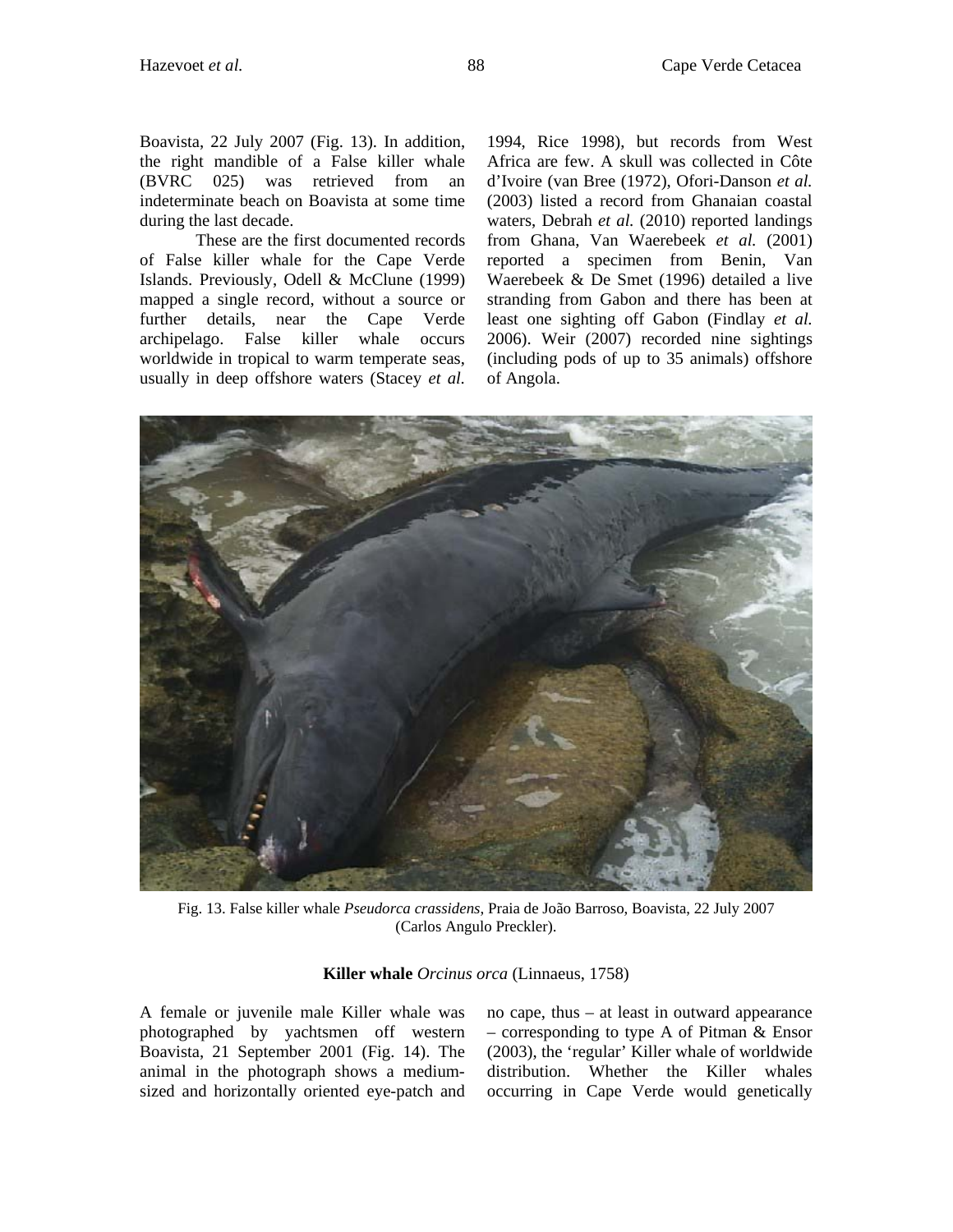correspond to ENA (Eastern North Atlantic) type 1 of Morin *et al.* (2010) remains to be seen, due to the lack of sampling in the tropical Atlantic. ENA type 1 contains animals previously categorized as a generalist type (North Atlantic type 1) that includes individuals specializing on fish and individuals that are thought to predate both fish and mammals (Foote *et al.* 2009).

Hazevoet & Wenzel (2000) listed a

single sighting record of Killer whale for the Cape Verde Islands, i.e. a pod of nine animals south of Sal, 29 February 1996. Killer whales are distributed throughout the world's oceans, although they are more common at high latitudes (Dahlheim & Heyning 1999). Records from West Africa were summarized by Jefferson *et al*. (1997); see also Hammond & Lockyer (1988), Van Waerebeek *et al.* (2009), Weir (2010a) and Weir *et al.* (2010).



Fig. 14. Killer whale *Orcinus orca*, off western Boavista, 21 September 2001 (Wolfgang Ensbacher).

#### **Short-finned pilot whale** *Globicephala macrorhynchus* Gray, 1846

During the past decade, seven stranding events of Short-finned pilot whale have come to our attention (Table 3). In the late October/early November 2009 stranding, carcasses were spread over a large stretch of beach, with most between 16º13'N, 22º44'W and 16º12'N,

22º45'W (Fig. 15). The two strandings in June 2010 received considerable attention in the local press (cf. Table 3; note that the photograph in the *Expresso das Ilhas* report does not pertain to the stranding event on Sal), as well as on television.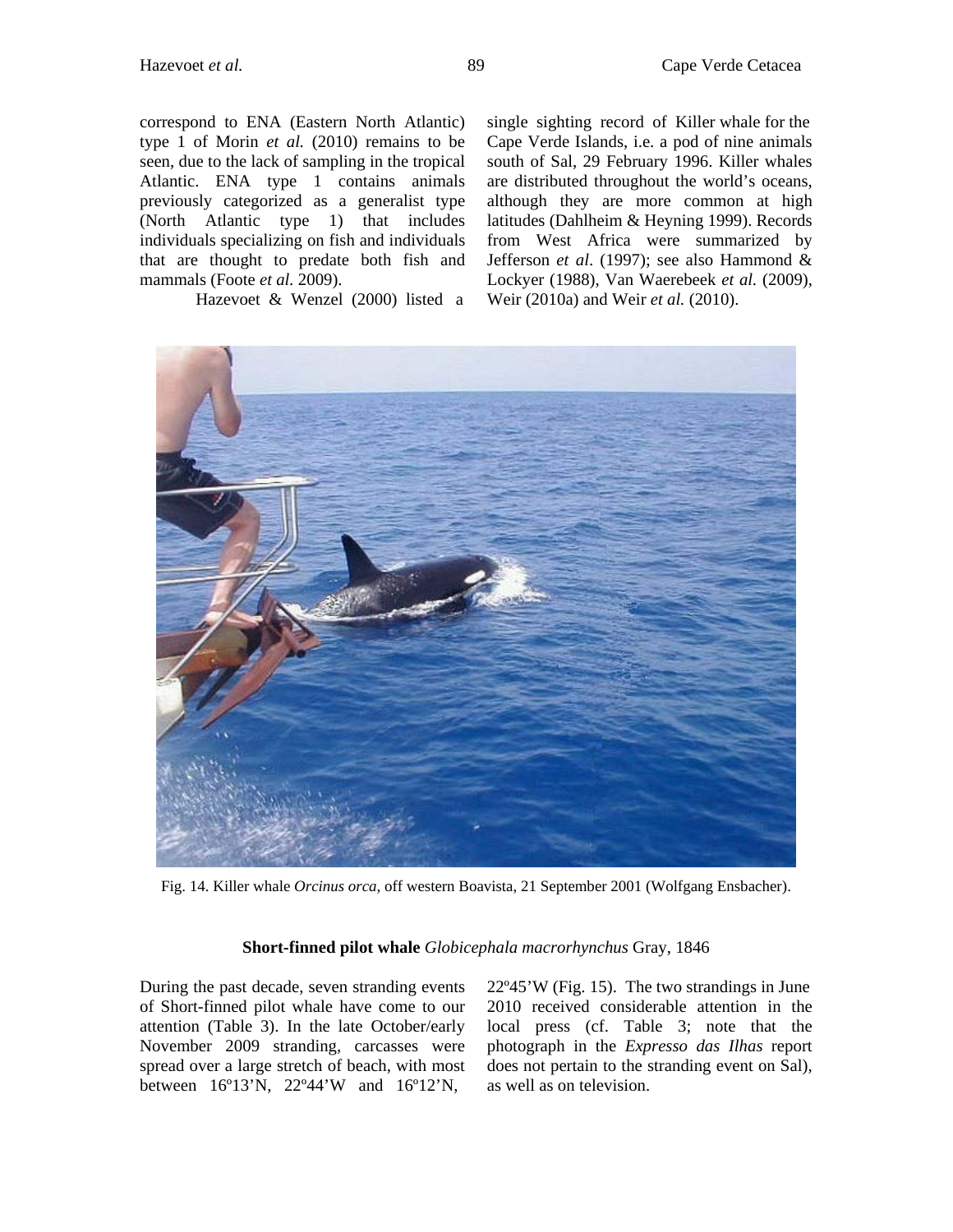| Date                            | Number                           | Location                                | Source                    |
|---------------------------------|----------------------------------|-----------------------------------------|---------------------------|
| 5 August 2002                   | $1 \delta$ , $8 \Omega$          | Praia de Escurralete, Santo Antão       | <b>INDP</b>               |
| 25 January 2003                 | $>12$ adults                     | Praia de Boa Esperança, Boavista        | <b>INDP, PL</b>           |
| 21 June 2003                    | 5 adults, 1 juv                  | Praia das Gatas, Boavista               | <b>INDP, PL</b>           |
| Oct/early<br><b>Nov</b><br>late | 46, incl. $>10$                  | Praia do Carvão and Praia de Abrolhal,  |                           |
| 2009                            | $\mathcal{S}\mathcal{S}$ , 4 juv | <b>Boavista</b>                         | PL                        |
| 19 June 2010                    | <i>ca.</i> 50                    | Praia do Coqueiro, Santa Cruz, Santiago | A Semana                  |
|                                 |                                  |                                         | A Semana                  |
| 19 June 2010                    | 42                               | Praia de Monte Leão, Sal                | <b>Expresso das Ilhas</b> |
| 28 September 2010               | 360, 299                         | Praia de Boa Esperança, Boavista        | GG, MR                    |

Table 3. Stranded Short-finned pilot whales *Globicephala macrorhynchus* in the Cape Verde Islands during the years 2001-2010. INDP – Instituto Nacional de Desenvolvimento das Pescas; GG – Gabriella Gatt; MR – Manuel Rodrigues; PL – Pedro López.



Fig. 15. Short-finned pilot whales *Globicephala macrorhynchus*, Mindelo, São Vicente, 6 August 2002; stranded at Praia de Escurralete, Santo Antão, 5 August 2002 (Carlos Pulú).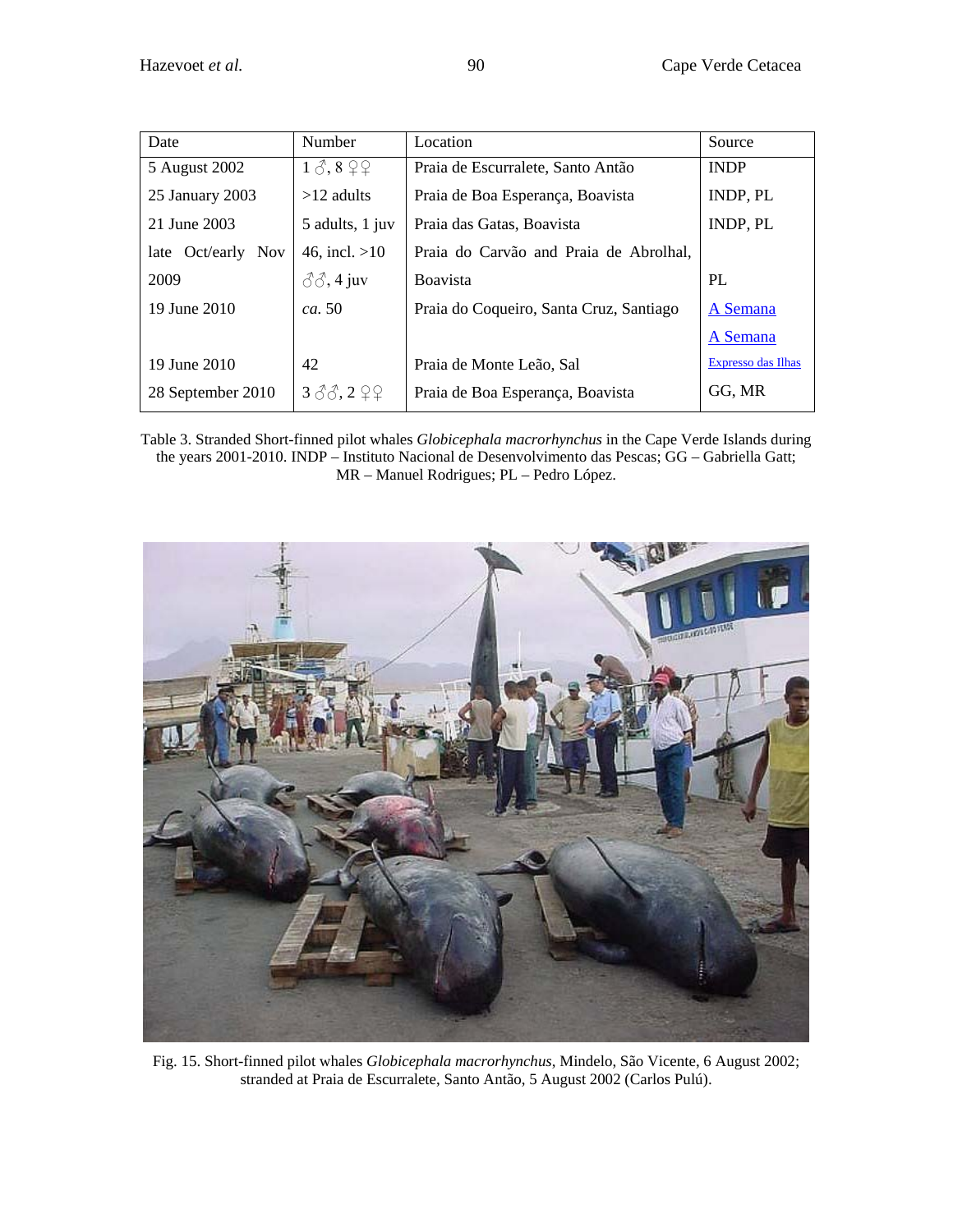

Fig. 16. Short-finned pilot whales *Globicephala macrorhynchus*, Praia de Abrolhal, Boavista, 8 November 2009 (Pedro López).



Fig. 17. Short-finned pilot whales *Globicephala macrorhynchus*, Praia do Coqueiro, Santa Cruz, Santiago, 19 June 2010 (Eneias Rodrigues/A Semana).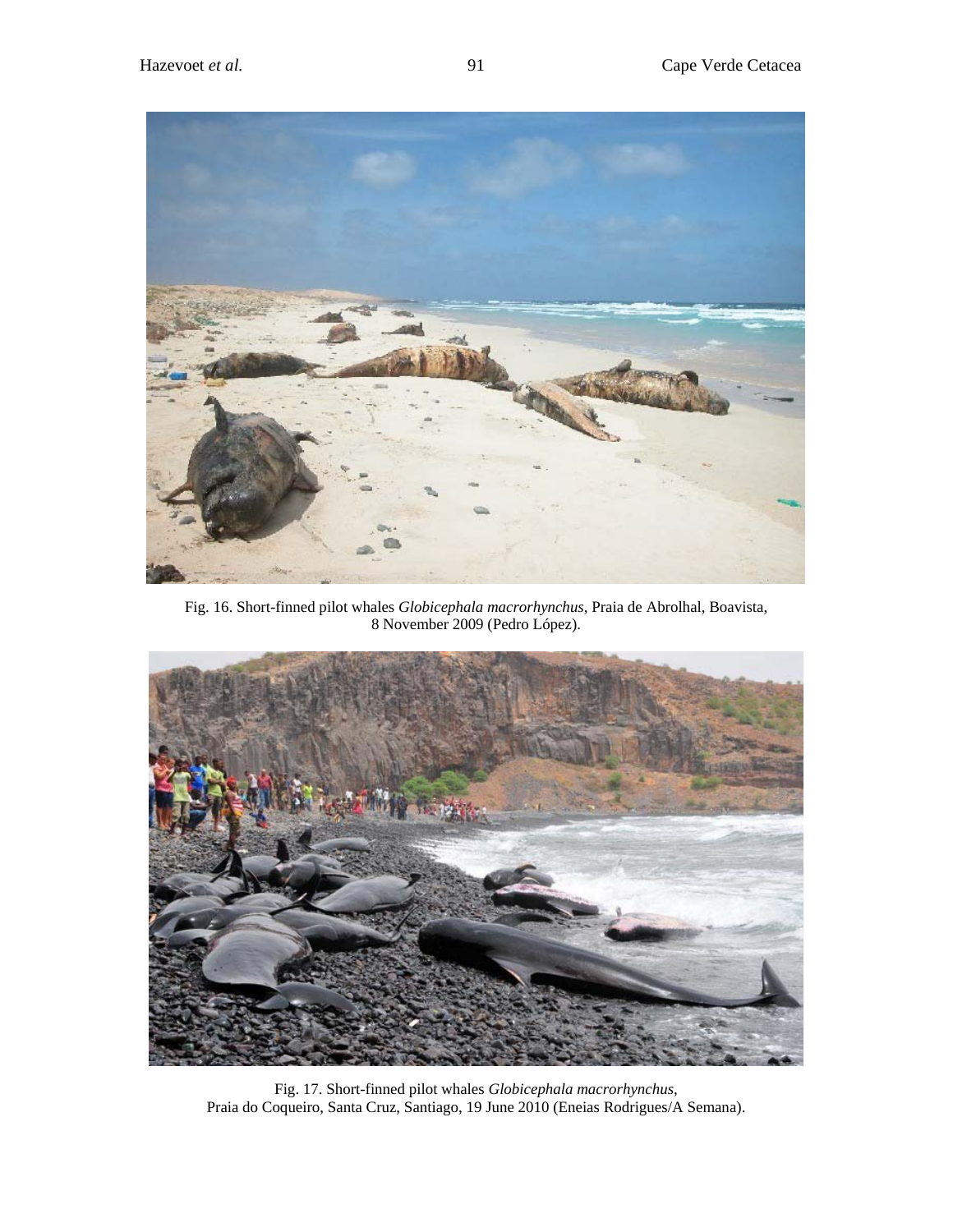

Fig. 18-19. Short-finned pilot whales *Globicephala macrorhynchus*, Praia de Monte Leão, Sal, 19 June 2010 (Jacquie Cozens/www.sostartarugas.org).

Mass strandings of Short-finned pilot whale have been a long known phenomenon in the islands and in the past the meat of these whales was readily flensed and often preserved for later consumption (cf. Hazevoet & Wenzel 2000). Today, on Boavista, teeth of stranded pilot whales are often extracted for use in the production of tourist souvenirs. The animals on Santiago and Sal in June 2010 were removed and burried within a day by the local authorities, thus preventing any proper investigation of the events. Short-finned pilot whale is one of the commoner cetaceans occurring in the Cape Verde region (Hazevoet & Wenzel 2000) and apart from the strandings listed here, many live sightings were reported during the last 10 years.

Short-finned pilot whales inhabit tropical to warm-temperate seas worldwide. In the East Atlantic, they occur from the Azores, with occasional records as far north as the Bay of Biscay, to Angola in the south (Nores & Pérez 1988, Prieto & Fernandes 2007, Weir 2007, 2010a).

A stranding record of 5-8 Long-finned pilot whales *Globicephala melas* on Sal in March 1995 (Hazevoet & Wenzel 2000) is no longer accepted. Identification was carried out in the field, but no specimens were preserved or photographs made. Moore *et al.* (2003) referred skulls of 34 pilot whales found on the eastern shore of Boavista in December 2000, to *G. melas.* As no photographs of these skulls were published and no specimens were

preserved, it is impossible to establish their taxonomic identity. Moore *et al.* (2003) gave some cranial measurements, but these are not diagnostic as there is a large degree of overlap in condylobasal length between the two taxa (cf. van Bree 1971). Earlier, Lagendijk (1984) – who surveyed Cape Verde seas in March 1984 – reported sightings of both *G. melas* and *G. macrorhynchus,* without, however, specifying how these were distinguished.

In the eastern North Atlantic, the southernmost record of *G. melas* is from 17º13'N in Mauritania (Robineau & Vély 1998). Prieto & Fernandes (2007) reported two confirmed sightings of *G. melas* from the Azores in 2003 and 2006 and reviewed previous references to the species in that archipelago, finding them unsubstantiated. Similarly, a pilot whale caught in Madeira in June 1936 was reported as *G. melas* (Nobre 1938), but the published photographs show it to be *G. macrorhynchus*. In the Canary Islands, where *G. macrorhynchus* is common, there are only two records of *G. melas*, i.e. one each from the eastern islands of Lanzarote and Fuerteventura (specimens in the Museo de Cetáceos de Canarias, Lanzarote; Vidal Martin *in litt.*). Properly distinguishing between the two species of pilot whale only became widespread after van Bree (1971) had shed light on their taxonomy. There are no validated records of Long-finned pilot whale for the Cape Verde Islands and its occurrence there should be regarded as unsubstantiated.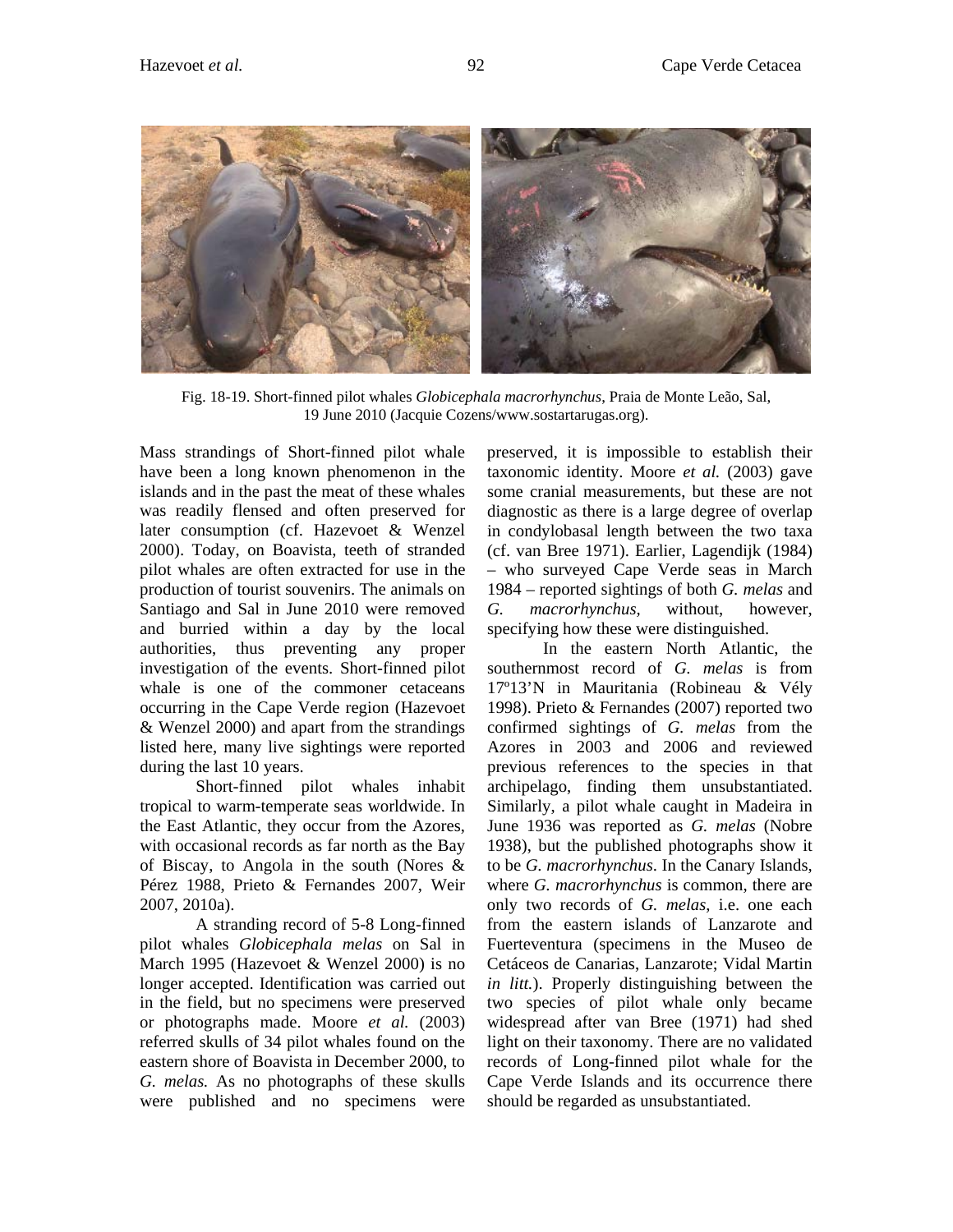# DISCUSSION

During the past 10 years, there has been a considerable increase in observation effort of cetaceans in Cape Verde, resulting in a previously unheard of number of records. For instance, whereas Hazevoet & Wenzel (2000) were able to report only a handful of records of Melon-headed whale *Peponocephala electra,*  Rough-toothed dolphin *Steno bredanensis*, Common dolphin *Delphinus* sp., Striped dolphin *Stenella coeruleoalba*, Pantropical *S. attenuata* and Atlantic spotted dolphin *S. frontalis*, all of these have been frequently reported during the past 10 years and are now known to regularly occur in the study area. Sightings of Short-finned pilot whale *Globicephala macrorhynchus* and Bottlenose dolphin *Tursiops truncatus*, both already considered common by Hazevoet & Wenzel (2000), were also frequently reported. No stranding records of Common dolphin, Striped dolphin or Bottlenose dolphin were received. Species most often observed during the Proyecto Hydrocarpo surveys in August– September 2003 and May 2005 were Shortfinned pilot whale, Pantropical spotted dolphin and Atlantic spotted dolphin (Anonymous 2006), while Rough-toothed dolphin was the cetacean most often seen during the IWDG surveys in April 2003 and February-March 2006 (Berrow 2003, 2006). During the years 2000-2010, no records were received of Risso's dolphin *Grampus griseus* and Spinner dolphin *S. longirostris*, both of which have been reported from Cape Verde seas in the past (cf. Reiner *et al.* 1996, Hazevoet & Wenzel 2000). Reiner *et al.* (1996) reported the sighting of a Blue whale *Balaenoptera musculus,* but there have been no recent reports of the species. So far, beaked whales *Mesoplodon* spp. have remained exceedingly rare, with only the very first known sighting being reported here. Whether this reflects a true pattern of spatial and numerical distribution or merely reflects their elusive behaviour remains to be established.

Only few bycatches or purposeful catches of cetaceans have come to our

attention and their incidence in Cape Verde artisinal fisheries is apparently low at present. However, as a large foreign (predominantly Japanese and Korean) fishery fleet roams Cape Verde seas, we do not know what is really going on in this connection and investigation of the matter is warranted.

During the years 2007-2010, at least six mass strandings took place on the islands of Sal, Boavista and Santiago. In each of these cases, the stranded animals were removed and burried immediately after the event by the local authorities and no proper pathological investigation was carried out. Although health concerns have been given to justify these speedy actions, at the same time they have given rise to conspiracy theories amongst the general public, as they were perceived as an indication that the authorities "were trying to hide the true cause" of these strandings, the implication being that the dolphins had become victims of the use of sonar by submarines or other naval activities. However, without proper investigation, any guess as to the cause of these strandings amounts to mere speculation. It is therefore highly desirable that in case of future mass strandings, qualified personnel are given the time and opportunity to carry out autopsies and collect samples soon after the event and before any removal actions are undertaken. Indeed, empiricism is what is most needed if we want to come closer to an understanding of the many possible causes that may give rise to cetacean mass strandings (Bradshaw *et al.* 2006).

With the possible exception of Humpback whale (cf. Wenzel *et al.* 2009), despite the recent increase of attention given to cetaceans in Cape Verde, knowledge of their spatial and temporal distribution in the region is only just beginning to take shape. Observers who visit Cape Verde and its seas are urged to either publish their observations or to make them available to the present authors for inclusion in the Cape Verde Cetacea Database, maintained simultaneously in São Vicente and Lisbon.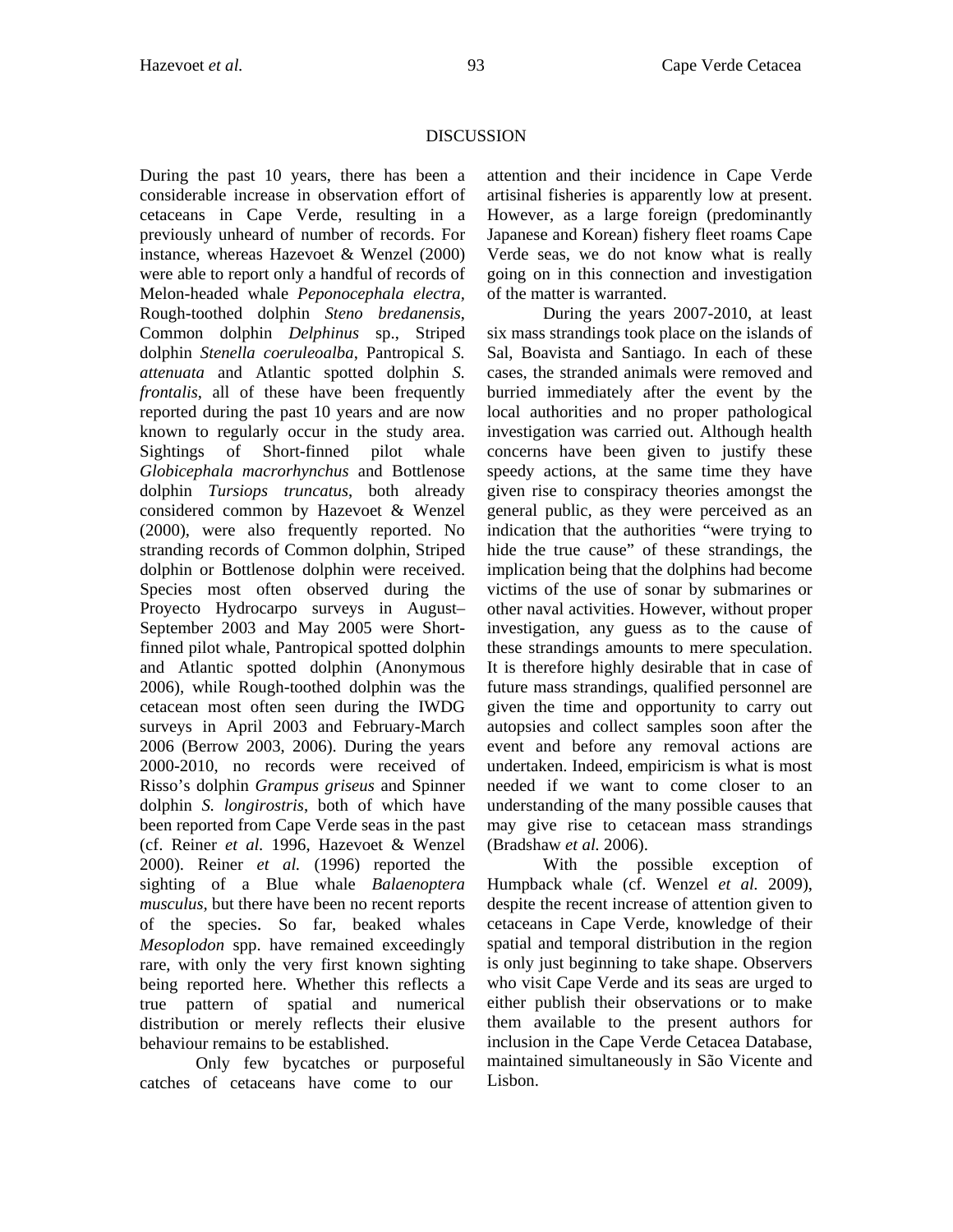#### ACKNOWLEDGEMENTS

We wish to thank José Geraldo Évora ('Zinho') for making available photographs of the *Pseudorca* mass stranding on Boavista. Wolfgang Ensbacher (SY Itoma) provided the photograph of *Orcinus* off Boavista. Jacquie Cozens kindly allowed the use of her photos of stranded pilot whales on Sal. Linda Aspden generously shared her photos of *Mesoplodon* whales off Sal and Diane Claridge, Colin MacLeod, Vidal Martin and Koen Van Waerebeek commented on their specific identity. We thank Gabriella Gatt and Manuel

Rodrigues for providing details of mass strandings on Boavista. Mike Greenfelder and Richard White informed us about the cetaceans seen during their work with Lindblad Expeditions. Bill Perrin and Koen Van Waerebeek confirmed the specific identity of the *Kogia* specimen. Vidal Martin provided unpublished information on the occurrence of Long-finned pilot whale in the Canary Islands. Comments by Koen Van Waerebeek and Caroline Weir significantly improved the manuscript.

#### **REFERENCES**

- Anonymous, 2006. Proyecto Hydrocarpo. Gestión sostenible del patrimonio natural costera y de los recursos marinos vivos de la República de Cabo Verde. Vol. 3. Estudios sobre especies de vertebrados marinos con potencial eco-turístico y amenazados de extinción: aves, cetáceos y tortugas marinas. Unpublished report, Instituto Canario de Ciencias Marinas, Telde, Gran Canaria. 24 pp.
- Aguilar de Soto, N., M. Johnson, P. Madsen, F. Díaz, I. Domínguez, C. Aparicio, A. Bocconcelli, C. Militello & A. Brito, 2007. Nuevos descubrimientos sobre cetáceos de buceo profundo en Canarias: relación con su conservación. Makaronesia 9: 70-84.
- Bamy, I.L., K. Van Waerebeek, S.S. Bah, M. Dia, B. Kaba, N. Keita & S. Konate, 2010. Species occurrence of cetaceans in Guinea, including humpback whales with southern hemisphere seasonality. Marine Biodiversty Records 3, e48, doi: 10.1017/S1755267210000436.
- Berrow, S., 2003. From Cape Clear to Cape Verdes, in search of Port na bPucai and the Humpback Whales. Unpublished report, Irish Whale and Dolphin Group. 20 pp.
- Berrow, S., 2006. [Cape Verde 2006.](http://www.iwdg.ie/downloads/CapeVerde2006.pdf) Unpublished report, Irish Whale and Dolphin Group. 25 pp.
- Best, P.B., 2007. Whales and dolphins of the southern African subregion. Cambridge University Press, Cape Town. 352 pp.
- Bradshaw, C.J.A., K. Evans & M.A. Hindell, 2006. Mass cetacean strandings – a plea for empiricism. Conservation Biology 20: 584- 586.
- Brownell, R.L., T.K. Yamada, J.G. Mead & B.M. Allen, 2006. Mass strandings of melon-headed whales, *Peponocephala electra*: a worldwide review. International Whaling Commission, Scientific Committee, Paper SC/58/SM8. 12 pp.
- Brownell, R.L., K. Ralls, S. Baumann-Pickering & M.M. Poole, 2009. Behavior of melon-headed whales, *Peponocephala electra*, near oceanic islands. Marine Mammal Science 25: 639-658.
- Cadenat, J., 1954. Echouage d'un cachalot sur les côtes du Sénégal. Notes Africaines 64: 119-121.
- Cadenat, J., 1955. A propos d'un échouage de baleine à Dakar. Notes Africaines 67: 91- 94.
- Cadenat, J., 1956. A propos de cachalot. Notes Africaines 71: 82-92.
- Caldwell, D.K. & M.C. Caldwell, 1989. Pygmy Sperm Whale *Kogia breviceps* (de Blainville, 1838) and Dwarf Sperm Whale *Kogia simus* Owen, 1866. Pp. 235-260 in: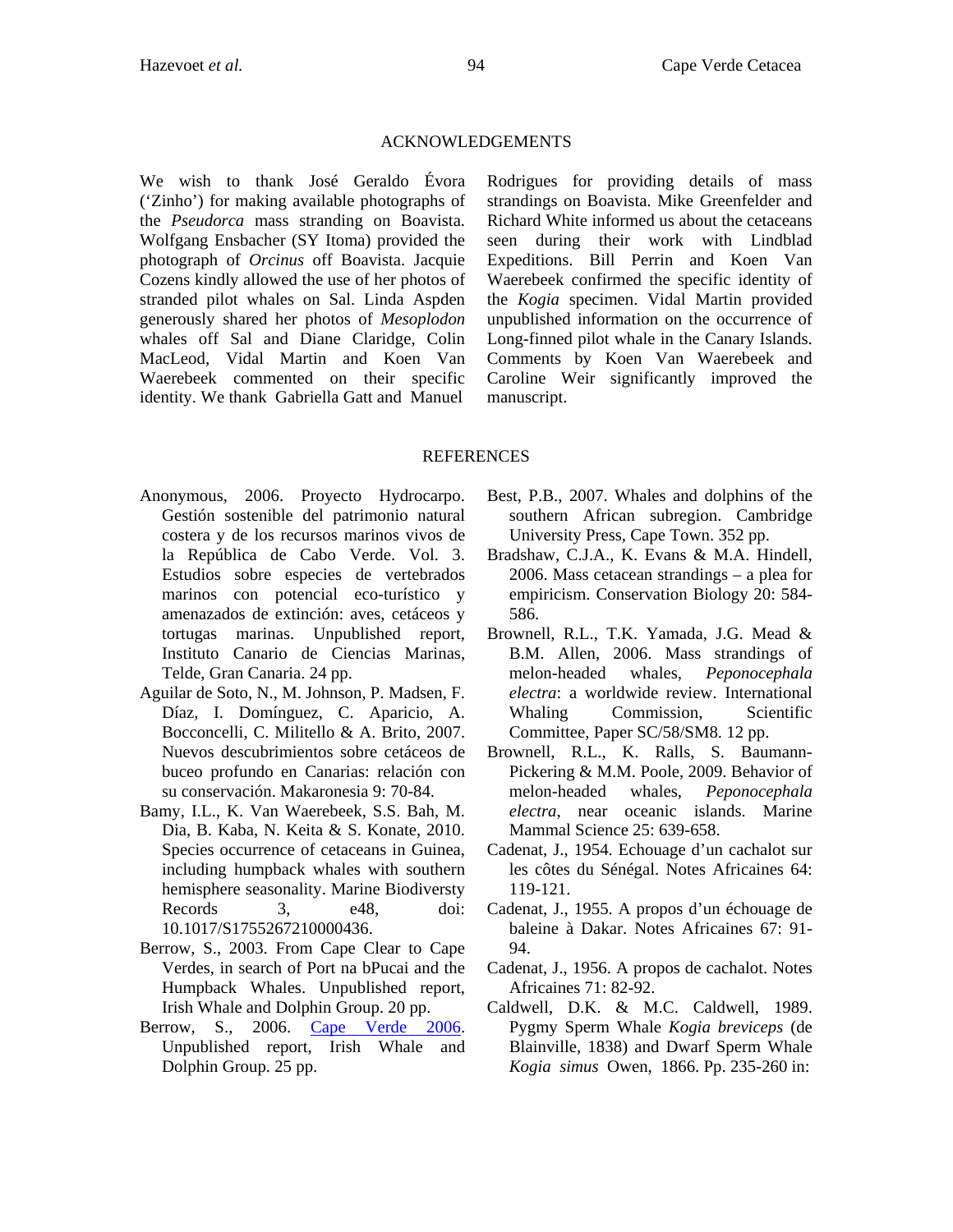S.H. Ridgway & R. Harrison (eds.), Handbook of Marine Mammals, Vol. 4. Academic Press, London & San Diego.

- Chivers, S.J., R.G. Leduc, K.M. Robertson, N.B. Barros & A.E. Dizon, 2005. Genetic variation of *Kogia* spp. with preliminary evidence for two species of *Kogia sima*. Marine Mammal Science 21: 619-634.
- Dahlheim, M.E. & J.E. Heyning, 1999. Killer Whale *Orcinus orca* (Linnaeus, 1758). Pp. 281-322 in: S.H. Ridgway & R. Harrison (eds.), Handbook of Marine Mammals, Vol. 6. Academic Press, London & San Diego.
- de Boer, M.N., 2010a. First record of a white rough-toothed dolphin (*Steno bredanensis*) off West Africa including notes on roughtoothed dolphin surface behaviour. Marine Biodiversity Records 3, e66, doi:10.1017/S1755267210000539.
- de Boer, M.N., 2010b. Cetacean distribution and relative abundance in offshore Gabonese waters. Journal of the Marine Biological Association of the United Kingdom 90: 1613-1621.
- Debrah, J.S., P.K. Ofori-Danson & K. Van Waerebeek, 2010. An update on the catch composition and other aspects of cetacean exploitation in Ghana. International Whaling Commission, Scientific Committee, Paper SC/62/SM10. 6 pp.
- Félix, F. & K. Van Waerebeek, 2005. Whale mortality from ship strikes in Ecuador and West Africa. Latin American Journal of Aquatic Mammals 4: 55-60.
- Findlay, K.P., T. Collins & H.C. Rosenbaum, 2006. Environmental impact assessment and mitigation of marine hydrocarbon exploration and production in the Republic of Gabon. Report of the Wildlife Conservation Society, New York. [not seen, cited in Weir (2010a).]
- Foote, A.D., J. Newton, S.B. Piertney, E. Willerslev & M.T.P. Gilbert, 2009. Ecological, morphological and genetic divergence of sympatric North Atlantic killer whale populations. Molecular Ecology 18: 5207-5217.
- Gonçalves, J.M., J.P. Barreiros, J.M.N. Azevedo & R. Norberto, 1996. Cetaceans stranded in the Azores during 1992-96.

Arquipélago (Life and Marine Sciences) 14A: 57-65.

- Haase, B.J.M., 1987. A group of Goose-beaked Whales *Ziphius cavirostris* G. Cuvier, 1823 near the Cape Verde Islands. Lutra 30: 107- 108.
- Hammond, P.S. & C. Lockyer, 1988. Distribution of killer whales in the eastern North Atlantic. Rit Fiskideildar 11: 24-41.
- Handley, C.O., 1966. A synopsis of the genus *Kogia* (pygmy sperm whales). Pp. 62-69 in: K.S. Norris (ed.), Whales, Dolphins and Porpoises. University of California Press, Berkeley.
- Hazevoet, C.J., 1999. Whales and dolphins (Mammalia, Cetacea) in the collections of the Museu Bocage, past and present. Arquivos do Museu Bocage, Nova Série 3: 337-354.
- Hazevoet, C.J. & F.W. Wenzel, 2000. Whales and dolphins (Mammalia, Cetacea) of the Cape Verde Islands, with special reference to the Humpback Whale *Megaptera novaeangliae* (Borowski, 1781). Contributions to Zoology 69: 197-211.
- Hutterer, R., 1994. Dwarf sperm whale *Kogia simus* in the Canary Islands. Lutra 37: 89- 92.
- Jann, B., J. Allen, M. Carrillo, S. Hanquet, S.K. Katona, A.R. Martin, R.R. Reeves, R. Seton, P.T. Stevick & F.W. Wenzel, 2003. Migration of a humpback whale (*Megaptera novaeangliae*) between the Cape Verde Islands and Iceland. Journal of Cetacean Research and Management 5: 125-129.
- Jefferson, T.A. & N.B. Barros, 1997. *Peponocephala electra*. Mammalian Species 553: 1-6.
- Jefferson, T.A., S. Leatherwood & M.A. Webber, 1993. Marine mammals of the world. FAO & UNEP, Rome. 320 pp.
- Jefferson, T.A., B.E. Curry, S. Leatherwood & J.A. Powell, 1997. Dolphins and porpoises of West Africa: a review of records (Cetacea: Delphinidae, Phocoenidae). Mammalia 61: 87-108.
- Junge, G.C.A., 1950. On a specimen of the rare fin whale, *Balaenoptera edeni* Anderson, stranded on Puli Sugi near Singapore.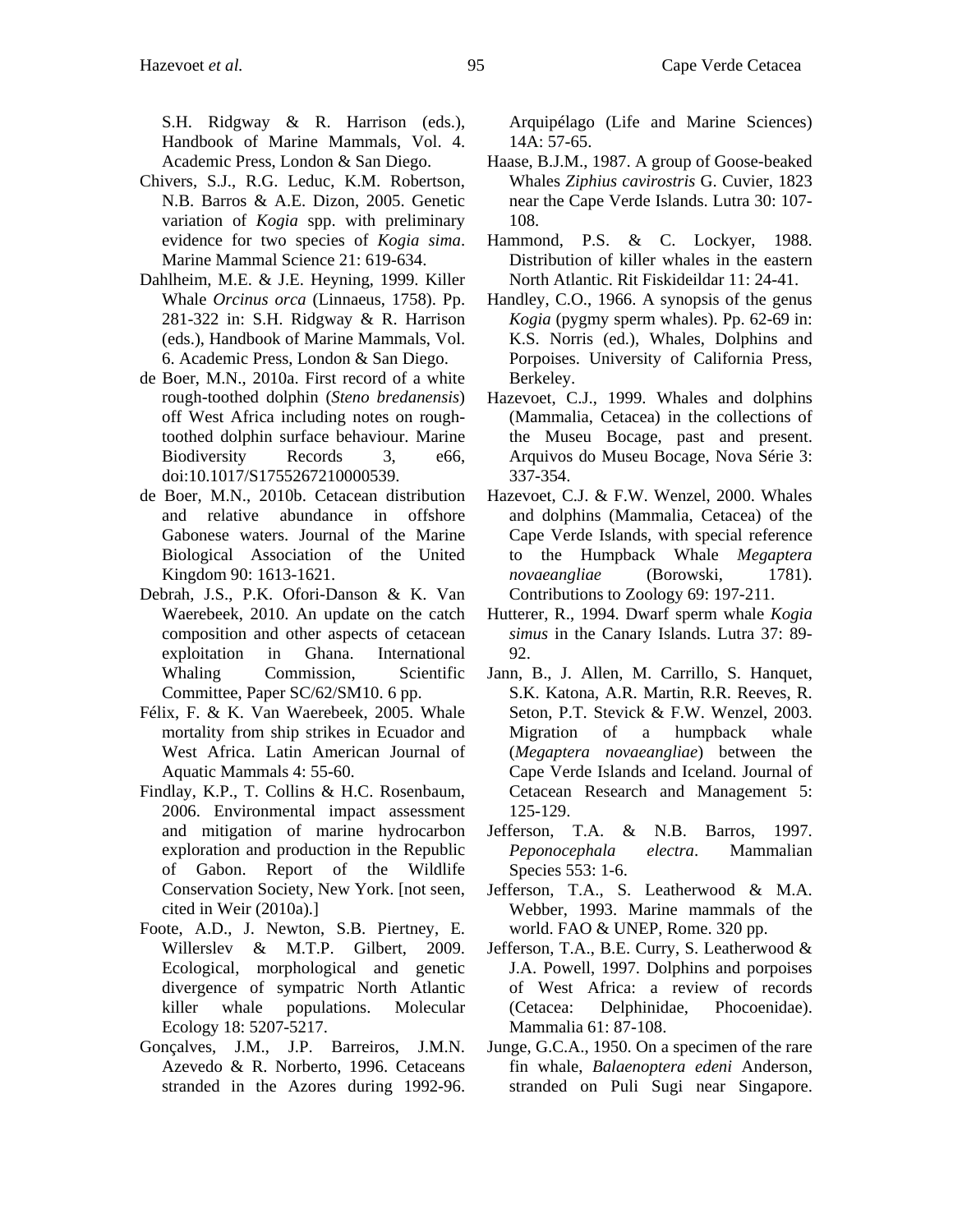Zoologische Verhandelingen 9: 1-26, Plates I-IX.

- Kanda, N., M. Goto, H. Kato, M.V. McPhee & L.A. Pastene, 2007. Population genetic structure of Bryde's whales (*Balaenoptera brydei*) at the inter-oceanic and transequatorial levels. Conservation Genetics 8: 853-864.
- Lagendijk, P., 1984. Report of a study of the present status of Humpback whales around the Cape Verde Islands, March 1984. International Whaling Commission, Scientific Committee, Paper SC/36/PS16. 8 pp.
- MacLeod, C.D., W.F. Perrin, R. Pitman, J. Barlow, L. Ballance, A. D'Amico, T. Gerrodette, G. Joyce, K.D. Mullin, D.L. Palka & G.T. Waring, 2006. Known and inferred distributions of beaked whale species (Cetacea: Ziphiidae). Journal of Cetacean Research and Management 7: 271-286.
- Maigret, J. & D. Robineau, 1981. Le genre *Kogia* (Cetacea, Physeteridae) sur les côtes du Sénégal. Mammalia 45: 199-204.
- Martín, V., R. Vonk, S. Escorza & R. Montero, 1990. Records of Gervais' beaked whale *Mesoplodon europaeus* on the Canary Islands. European Research on Cetaceans 4: 95.
- Martín, V., R. Montero, J. Heimlich-Boran & S. Heimlich-Boran, 1992. Preliminary observations of the cetacean fauna of the Canary Islands. European Research on Cetaceans 6: 61-65.
- Martín, V., A. Servidio & S. García, 2004. Mass strandings of beaked whales in the Canary Islands. European Cetacean Society Newsletter 42 (Special Issue): 33-36.
- Mead, J.G. & R.L. Brownell, 2005. Order Cetacea. Pp. 723-743 in: D.E. Wilson & D.M. Reeder (eds.), Mammal Species of the World.  $3<sup>rd</sup>$  edition. Johns Hopkins University Press, Baltimore.
- Miyazaki, N. & W.P. Perrin, 1994. Roughtoothed Dolphin *Steno bredanensis* (Lesson, 1828). Pp. 1-21 in: S.H. Ridgway & R. Harrison (eds.), Handbook of Marine Mammals, Vol. 5. Academic Press, London & San Diego.
- Moore, M., L. Steiner & B. Jann, 2003. Cetacean surveys in the Cape Verde Islands and the use of cookiecutter shark bites lesions as a population marker for fin whales. Aquatic Mammals 29: 383-389.
- Morin, P.A., F.I. Archer, A.D. Foote, J. Vilstrup, E.E. Allen, P. Wade, J. Durban, K. Parsons, R. Pitman, L. Li, P. Bouffard, S.C. Abel Nielsen, M. Rasmussen, E. Willerslev, M.T.P. Gilbert & T. Harkins, 2010. Complete mitochondrial genome phylogeographic analysis of killer whales (*Orcinus orca*) indicates multiple species. Genome Research 20: 908-916.
- Nagorsen, D., 1985. *Kogia simus*. Mammalian Species 239: 1-6.
- Nobre, A., 1938. O «*Globicephalus melas*» nos mares do arquipélago da Madeira. Anais da Faculdade de Ciências do Porto 22: 234- 240, Plates I-III.
- Nores, C. & C. Pérez, 1988. Overlapping range between *Globicephala macrorhynchus* and *Globicephala melaena* in the northeastern Atlantic. Mammalia 52: 51-55.
- Norman, S.A. & J.G. Mead, 2001. *Mesoplodon europaeus*. Mammalian Species 688: 1-5.
- Notarbartolo di Sciara, G., E. Politi, A. Bayed, P.-C. Beaubrun & A. Knowlton, 1998. A winter cetacean survey off southern Morocco, with a special emphasis on right whales. Report of the International Whaling Commission 48: 547-550.
- Odell, D.K. & K.M. McClune, 1999. False Killer Whale *Pseudoraca crassidens*  (Owen, 1846). Pp. 213-243 in: S.H. Ridgway & R. Harrison (eds.), Handbook of Marine Mammals, Vol. 6. Academic Press, London & San Diego.
- Ofori-Danson, P.K., K. Van Waerebeek & S. Debrah, 2003. A survey for the conservation of dolphins in Ghanaian coastal waters. Journal of the Ghana Science Association 5: 45-54.
- Owen, R., 1866. On some Indian Cetacea collected by Walter Elliot, Esq. Transactions of the Zoological Society of London 6: 17-47, Plates III-XIV.
- Perrin, W.F., 2001. *Stenella attenuata.*  Mammalian Species 683: 1-8.
- Perrin, W.F., 2002. *Stenella frontalis*. Mammalian Species 702: 1-6.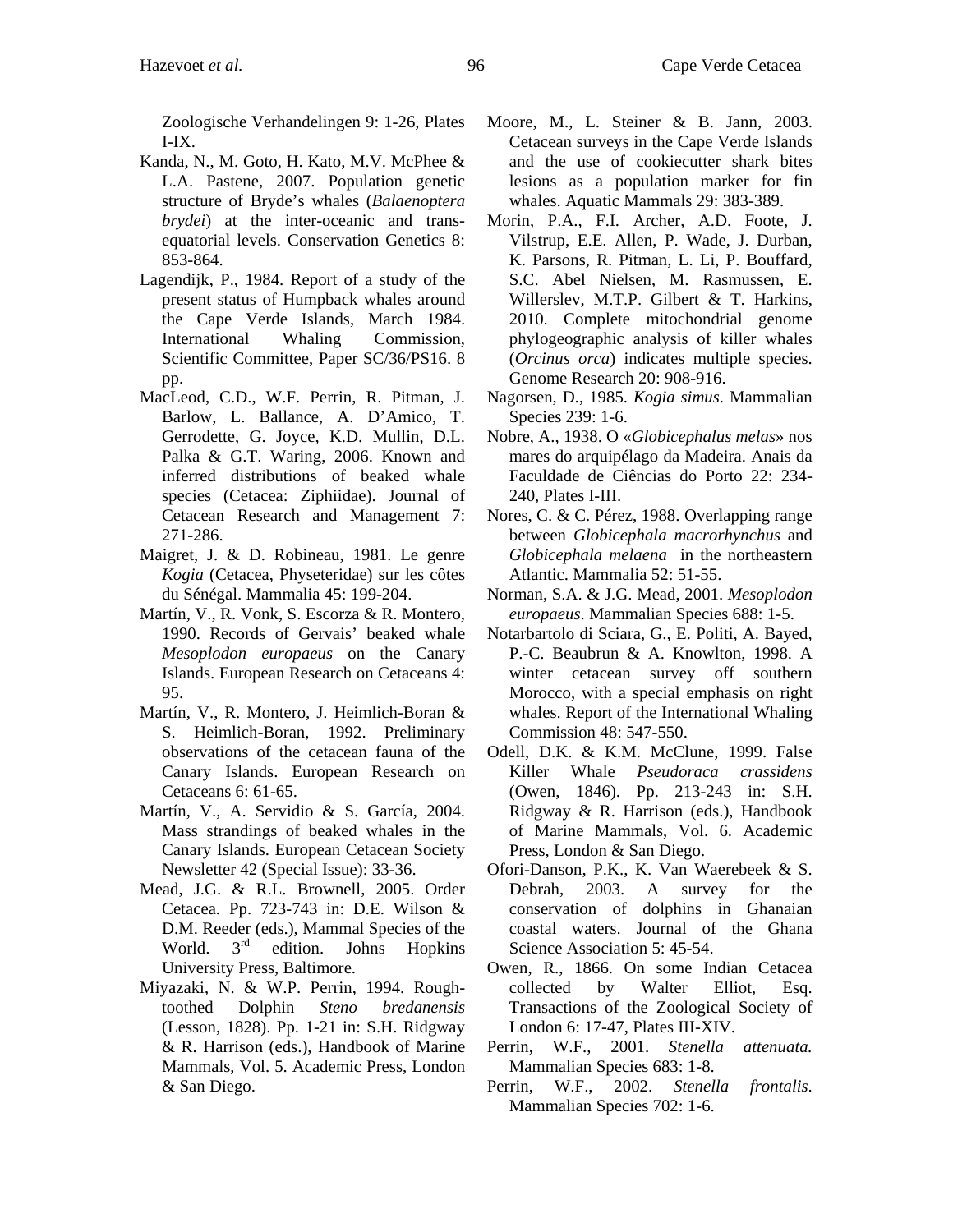- Perrin, W.F. & R.R. Reeves, 2004. Report of the working group on species- and subspecies-level taxonomy. Pp. 26-61 in: R.R. Reeves, W.F. Perrin, B.L. Taylor, C.S. Baker & S.L. Mesnick (eds.), Report of the workshop on shortcomings of cetacean taxonomy in relation to needs of conservation and management, April 30- May 2, 2004, La Jolla, California. Society for Marine Mammalogy.
- Perrin, W.F., E.D. Mitchell, J.G. Mead, D.K. Caldwell, M.C. Caldwell, P.J.H. van Bree & W.H. Dawbin, 1987. Revision of the spotted dolphins, *Stenella* spp. Marine Mammal Science 3: 99-170.
- Perrin, W.F., M.L.L. Dolar & E. Ortega, 1996. Osteological comparison of Bryde's Whales from the Philippines with specimens from other regions. Report of the International Whaling Commission 46: 409-413.
- Pitman, R.L. & P. Ensor, 2003. Three forms of killer whales (*Orcinus orca*) in Antarctic waters. Journal of Cetacean Research and Management 5: 131-139.
- Porter, L. & B. Morton, 2003. A description of the first intact Dwarf Sperm whale from the South China Sea and a review of documented specimens of the Kogiidae (Cetacea) from Hong Kong. Systematics and Biodiversity 1: 127-135.
- Prieto, R. & M. Fernandes, 2007. Revision of the occurrence of the long-finned pilot whale *Globicephala melas* (Traill, 1809), in the Azores. Arquipélago (Life and Marine Sciences) 24: 65-69.
- Reiner, F., 1980. First record of an Antillean beaked whale *Mesoplodon europaeus*  Gervais, 1855 from República Popular da Guiné-Bissau. Memórias do Museu do Mar (Série Zoológica) 1 (8): 1-8.
- Reiner, F., M.E. dos Santos & F.W. Wenzel, 1996. Cetaceans of the Cape Verde archipelago. Marine Mammal Science 12: 434-443.
- Rice, D.W., 1989. Sperm Whale *Physeter macrocephalus* Linnaeus, 1758. Pp. 177- 233 in: S.H. Ridgway & R. Harrison (eds.), Handbook of Marine Mammals, Vol. 4. Academic Press, London & San Diego.
- Rice, D.W., 1998. Marine Mammals of the World. Systematics and Distribution. Society for Marine Mammalogy, Special Publication 4: 1-231.
- Ritter, F. & K. Neumann, 2006. [The year of](http://www.m-e-e-r.de/uploads/media/Bryde__s_Whales_2005.pdf)  [the whale: extraordinary occurrence of](http://www.m-e-e-r.de/uploads/media/Bryde__s_Whales_2005.pdf)  [Bryde's whales off La Gomera \(Canary](http://www.m-e-e-r.de/uploads/media/Bryde__s_Whales_2005.pdf)  [Islands\).](http://www.m-e-e-r.de/uploads/media/Bryde__s_Whales_2005.pdf) Poster presented at the Annual Conference of the European Cetacean Society, Gdynia, Poland, April 2006.
- Robineau, D. & M. Vély, 1993. Stranding of a specimen of Gervais' beaked whale (*Mesoplodon europaeus*) on the coast of West Africa (Mauritania). Marine Mammal Science 9: 438-440.
- Robineau, D. & M. Vély, 1998. Les cétacés des côtes de Mauritanie (Afrique du nordouest). Particularités et variations spatiotemporelles de répartition: rôle des facteurs océanographiques. La Terre et la Vie - Revue d'écologie 53: 123-152.
- Ross, G.J.B., 1979. Records of pygmy and dwarf sperm whales, genus *Kogia*, from southern Africa, with biological notes and some comparisons. Annals of the Cape Provincial Museums (Natural History) 15: 259-327.
- Ruud, J.T., 1952. Catches of Bryde-whale off French Equatorial Africa. Norsk Hvalfangst-Tidende 12: 662-663.
- Slijper, E.J., W.L. van Utrecht & C. Naaktgeboren, 1964. Remarks on the distribution and migration of whales, based on observations from Netherlands ships. Bijdragen tot de Dierkunde 34: 3-93.
- Southall, B.L., R. Braun, F.M.D. Gulland, A.D. Heard, R.W. Baird, S.M. Wilkin & T.K. Rowles, 2006. Hawaiian melonheaded whale (*Peponocephala electra*) mass stranding event of July 3-4, 2004. NOOA Technical Memorandum NMFS-OPR-31. 73 pp.
- Stacey, P.J., S. Leatherwood & R.W. Baird, 1994. *Pseudorca crassidens*. Mammalian Species 456: 1-6.
- Steiner, L., M.A. Silva, J. Zereba & M.J. Leal, 2007. Bryde's whales, *Balaenoptera edeni,*  observed in the Azores: a new species record for the region. JMBA2 Biodiversity Records 5728: 1-6.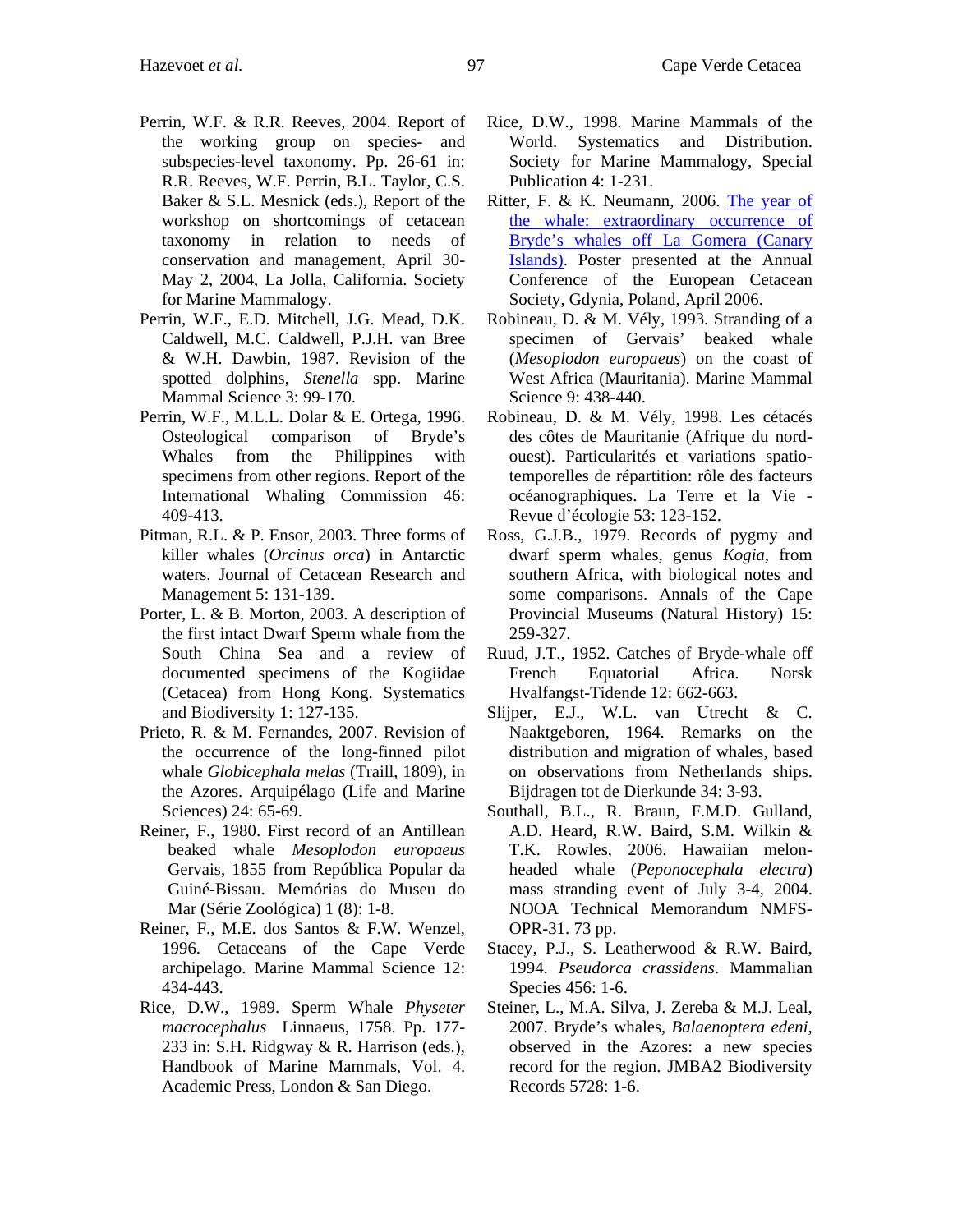- Torda, G., P. López Suárez & L.F. López Jurado, 2010. First records of Fraser's Dolphin *Lagenodelphis hosei* for the Cape Verde Islands. Zoologia Caboverdiana 1: 71-73.
- Townsend, C.H., 1935. The distribution of certain whales as shown by logbook records of American whaleships. Zoologica 19: 1- 50.
- Van Beneden, P.J. & P. Gervais, 1880. Ostéographie des Cétacés vivants et fossiles, comprenant la description et l'iconographie du squelette et du système dentaire de ces animaux, ainsi que des documents relatifs à leur histoire naturelle. Arthus Bertrand, Paris. viii + 634 pp.  $\&$ Atlas, Plates I-LXIV.
- van Bree, P.J.H., 1971. On *Globicephala seiboldi* Gray, 1846, and other species of pilot whales. Beaufortia 19: 79-87.
- van Bree, P.J.H., 1972. Sur la présence de *Pseudorca crassidens* (Owen, 1846) (Cetacea, Globicephalinae) au large des côtes d'Afrique occidentale. Bulletin de l'Institut fondamental d'Afrique noire 34 (Série A): 212-218.
- van Bree, P.J.H. & J. Cadenat, 1968. On a skull of *Peponocephala electra* (Gray, 1846) (Cetacea, Globicephalinae) from Sénégal. Beaufortia 14: 193-202.
- van Bree, P.J.H. & R. Duguy, 1977. Catalogue de la collection des mammifères marins du muséum de Bordeaux. Annales de la Société des Sciences naturelles de la Charente-Maritime 6: 289-307.
- Van Waerebeek, K. & W.M.A. De Smet, 1996. A second confirmed record of the false killer whale *Pseudorca crassidens* (Owen, 1846) (Cetacea, Delphinidae) from West Africa. Mammalia 60: 319-322.
- Van Waerebeek, K., M. André, M. Sequeira, V. Martín, D. Robineau, A. Collet, V. Papastavrou & E. Ndiaye, 1999. Spatial and temporal distribution of the minke whale, *Balaenoptera acutorostrata* (Lacépède, 1804), in the southern northeast Atlantic Ocean and the Mediterranean Sea, with reference to stock identity. Journal of Cetacean Research and Management 1: 223-237.
- Van Waerebeek, K., E. Ndiaye, A. Djiba, M. Diallo, P. Murphy, A. Jallow, A. Camara, P. Ndiaye & P. Tous, 2000. A survey of the conservation status of cetaceans in Senegal, The Gambia and Guinea-Bissau. UNEP/CMS Secretariat, Bonn. 80 pp.
- Van Waerebeek, K., S. Tchibozo, J. Montcho, G. Nobime, Z. Sohou, P. Sehouhoue & C. Dossou, 2001. The Bight of Benin, a North Atlantic breeding ground of a southern hemisphere Humpback whale population, likely related to Gabon and Angola substocks. International Whaling Commission, Scientific Committee, Paper SC/53/IA21. 7 pp.
- Van Waerebeek, K., L. Barnett, A. Camara, A. Cham, M. Diallo, A. Djiba, A. Jallow, E. Ndiaye, A.O. Samba Ould-Bidal & I.L. Bamy, 2003. Conservation of Cetaceans in The Gambia and Senegal 1999-2001, and status of the Atlantic Humpback Dolphin. UNEP/CMS Secretariat, Bonn. 56 pp.
- Van Waerebeek, K., P.K. Ofori-Danson & J. Debrah, 2009. The cetaceans of Ghana, a validated faunal checklist. West African Journal of Applied Ecology 15: 61-90.
- Vonk, R. & V. Martin Martel, 1988. First list of Odontocetes from the Canary Islands, 1980-1987. European Research on Cetaceans 2: 31-35.
- Vonk, R. & V. Martín Martel, 1989. Goosebeaked whales *Ziphius cavirostris* mass strandings in the Canary Islands. European Research on Cetaceans 3: 73-77.
- Weir, C.R., 2006. Sightings of beaked whales (Cetacea: Ziphiidae) including first confirmed Cuvier's beaked whales *Ziphius cavirostris* from Angola. African Journal of Marine Science 28: 173-175.
- Weir, C.R., 2007. Occurrence and distribution of cetaceans off northern Angola, 2004/05. Journal of Cetacean Research and Management 9: 225-239.
- Weir, C.R., 2010a. A review of cetacean occurrence in West African waters from the Gulf of Guinea to Angola. Mammal Review 40: 2-39.
- Weir, C.R., 2010b. Cetaceans observed in the coastal waters of Namibe Province, Angola, during summer and winter 2008. Marine